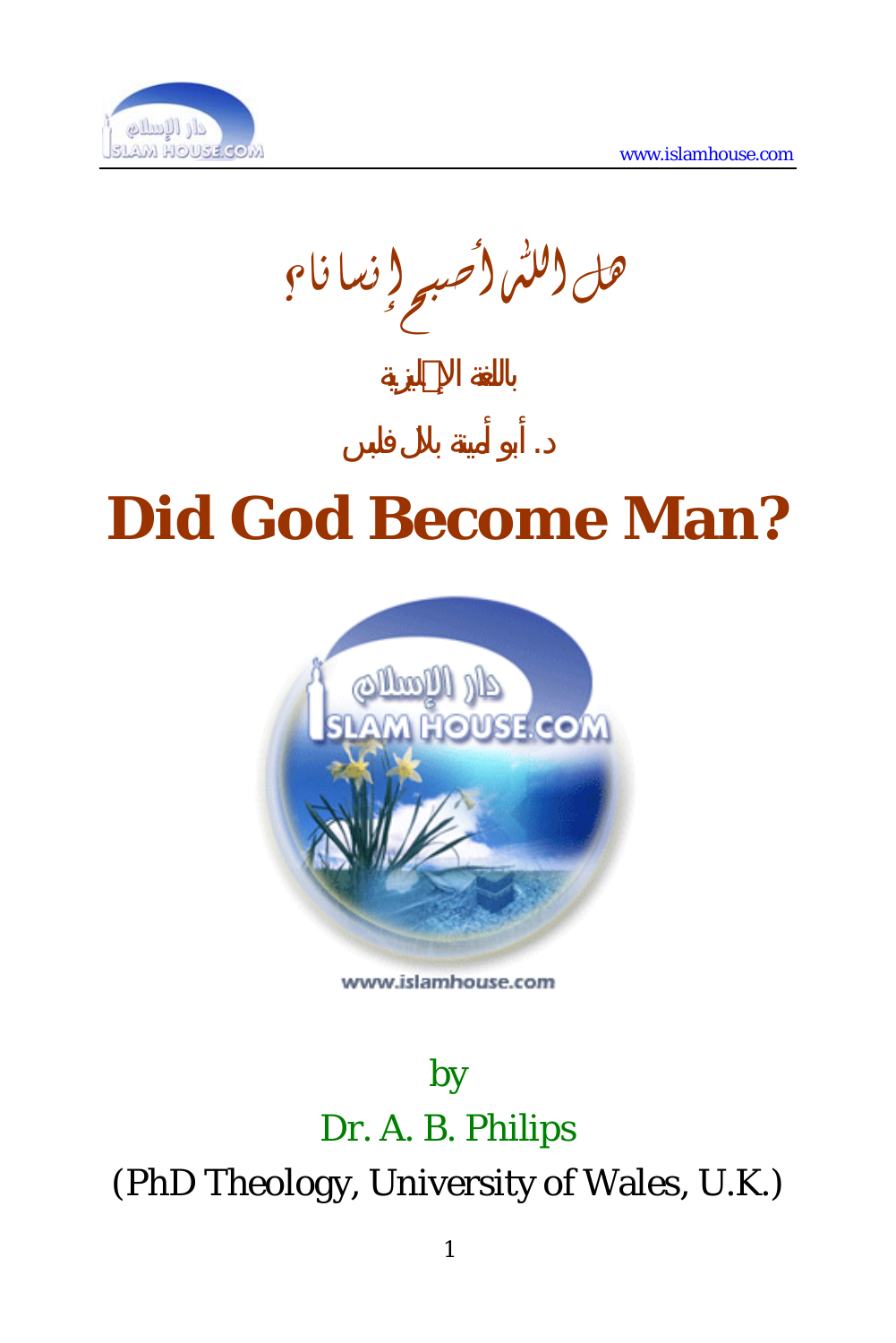

Copyright ©

This book is not copyrighted. Any or all parts of this book may be used for educational purposes as long as the information used is not in any way quoted out of context or used for profit.

This material has been reviewed and forwarded for publishing and distribution by the English language section of the Department of Islamic Resources.

Form #: 3285 Date:27/4/1425

If you have any corrections, comments, or questions about this publication, please feel free to contact us at:

**[en@islamhouse.com](mailto:en@islamhouse.com)**

**[www.islamhouse.com](http://www.islamhouse.com/)**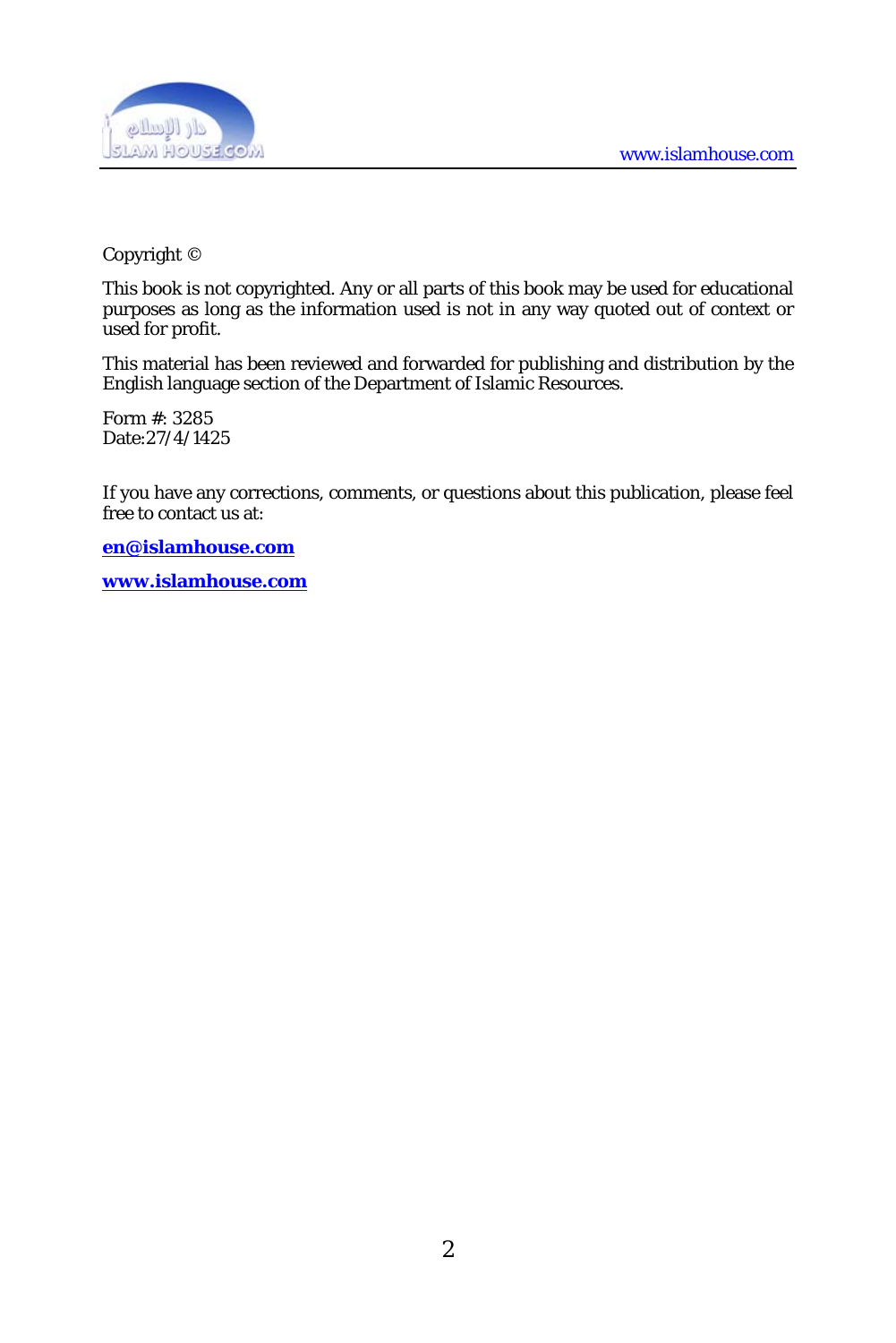

### **Table of Contents**

| Foreword                         | 4  |
|----------------------------------|----|
| <b>Belief in God</b>             | ٥  |
| <b>The Gods</b>                  | 9  |
| Man is God                       | 11 |
| <b>God Becomes His Creatures</b> | 13 |
| <b>God Becomes One Man</b>       | 16 |
| <b>Men Become God</b>            | 18 |
| Why?                             | 20 |
| Did God Become Man?              | 22 |
| <b>Can Man Become God?</b>       | ۲4 |
| Did God Have a Son?              | 25 |
| <b>Bibliography</b>              | 29 |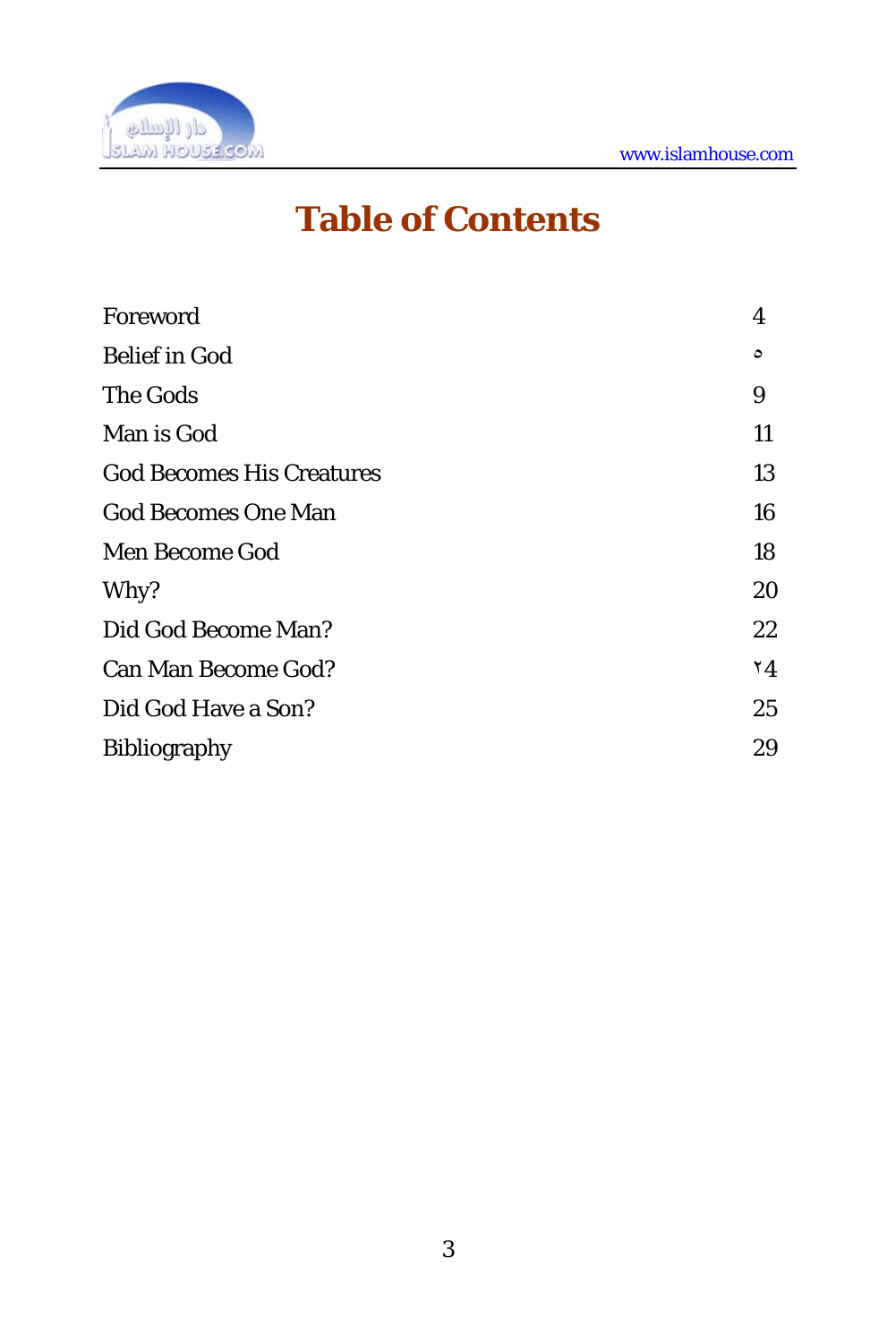

#### **Foreword**

The main purpose for writing this booklet is to reach those who believe in God and cause them to reflect on the nature of their beliefs in the light of reason and revelation. The booklet is actually the edited version of a lecture, which I have delivered on many occasions and in many locations around the world. The positive response of the varied audiences to this lecture encouraged me to prepare it as a booklet in order to make it accessible to a wider audience.

I sincerely hope that readers will find the thoughts and discussions in this short booklet useful in their personal quest for God, because ultimately, there is nothing more important in this world than to find God and to live according to His Will. For those who do not care to begin this quest and live by His divine truth, I can only offer a humble prayer that God help them find their way back to Him before their time in this world runs out.

Lastly, I would like to thank all those who contributed to preparing and publishing this work, foremost among them, my wife Esther and Mrs. Dana Bader.

**Dr. A.B. Philips Preston University Ajman, UAE March 2003**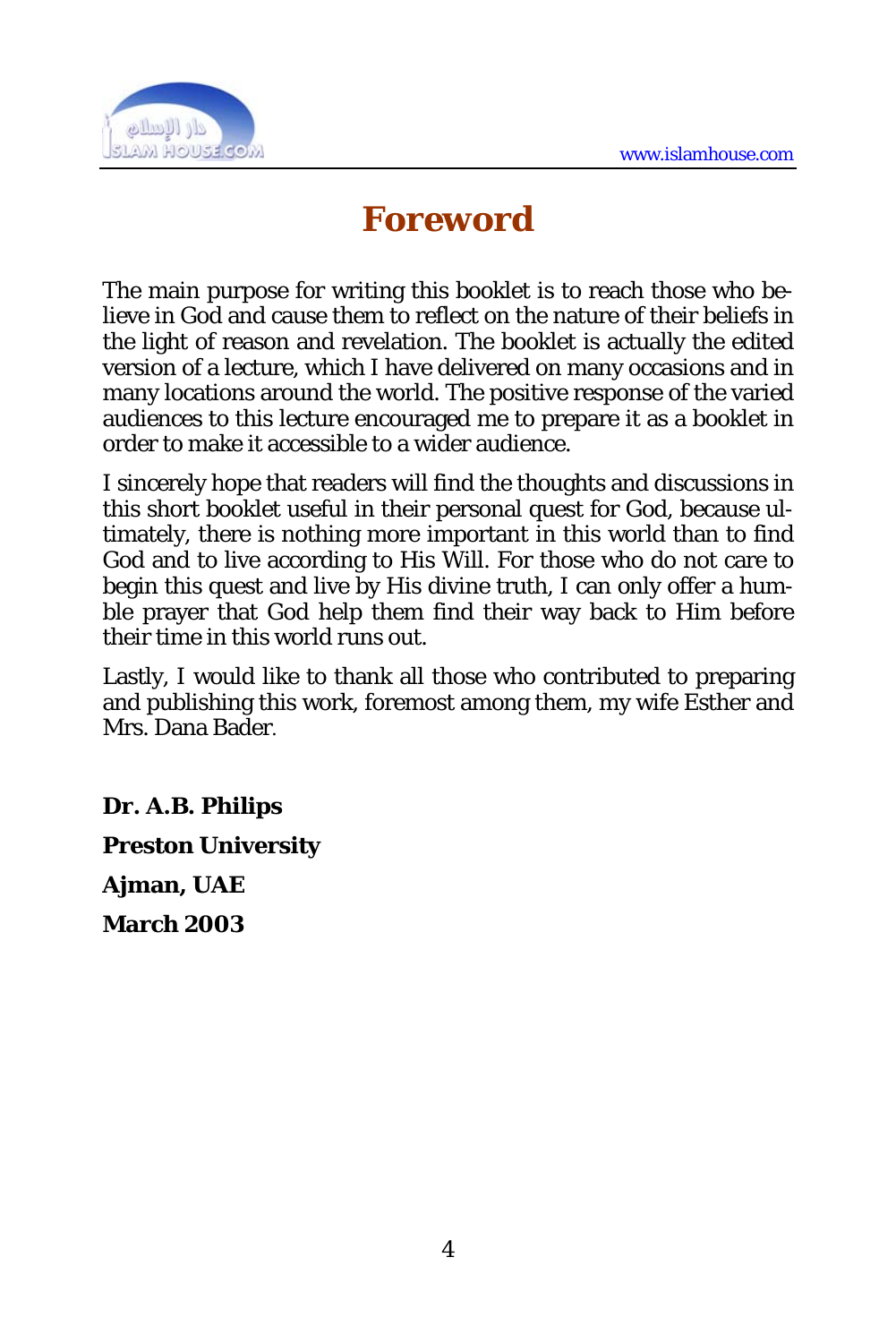

# **Belief in God**

The vast majority of human beings have always believed in God. From the most ancient civilizations to the most primitive of modern societies, religions with God at their center have formed the foundation of human culture. In fact, the denial of God's existence (atheism) throughout history was limited to a few individuals until the rise of communism in the 20<sup>th</sup> century. Even today, in the secular societies of the West, where modern social scientists armed with Darwinian theories have argued that God is merely a figment of the human collective imagination, the overwhelming majority of citizens, laymen and even scientists, hold steadfast to their belief in God.

Consequently, the overwhelming body of archeological data in support of God's existence has led some anthropologists to conclude that belief in God (deism) must be inborn and not learnt. Although the vast majority of social scientists proposed otherwise, recent scientific discoveries appear to support the minority view that deism is innate. In an article entitled **"God Spot is found in the Brain,"** Dr. Vilayanur Ramachandran of the University of California at San Diego said that the phenomenon of religious belief in God is hard-wired into the brain.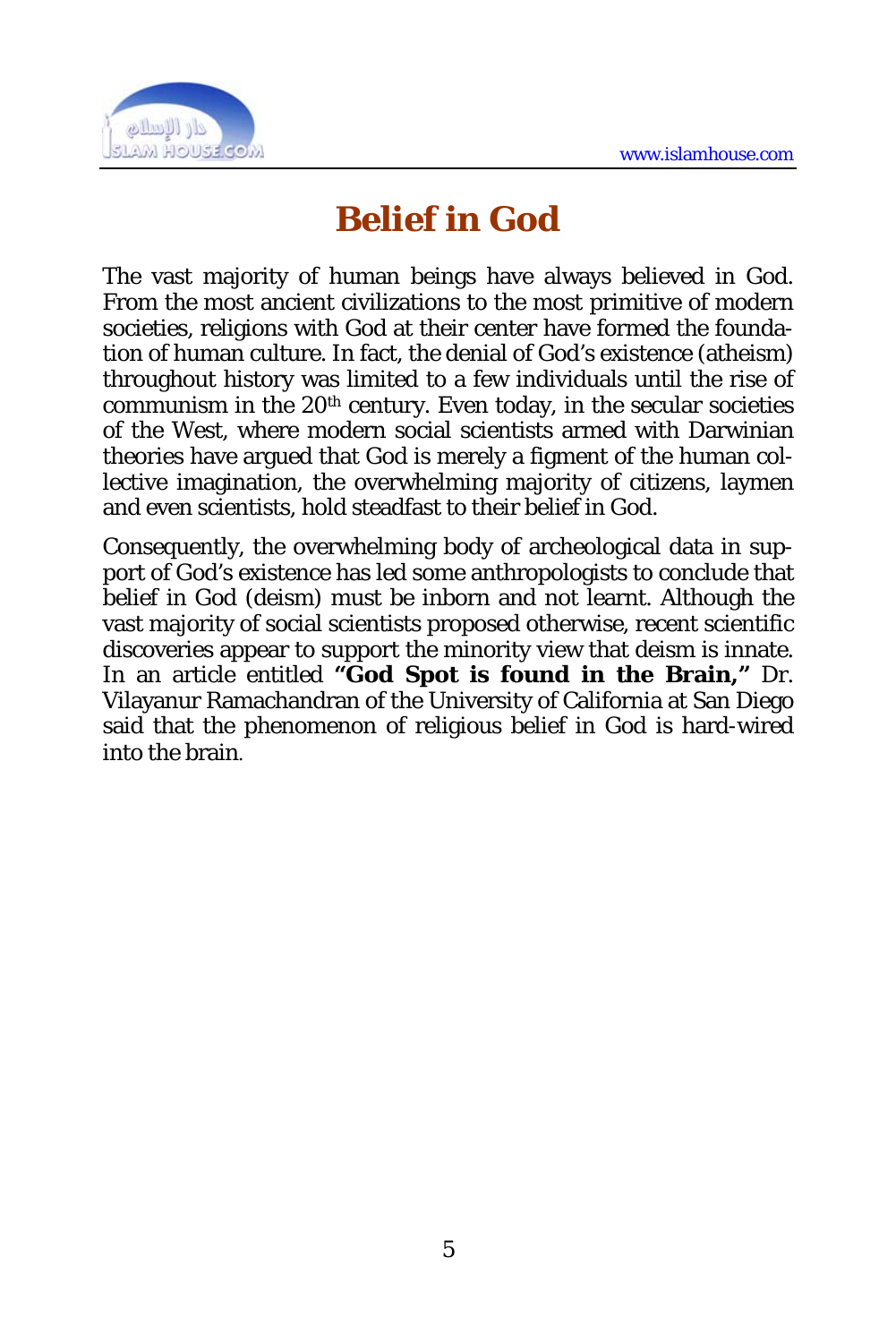

# **'God spot' is found in brain**

by Steve Connor

Science Correspondent

SCIENTISTS believe they have discovered a "God module" in the brain, which could be responsible for man's evolutionary instinct to believe in religion.

A study of epileptics, who are known to have profoundly spiritual experiences, has located a circuit of nerves in the front of the brain, which appears to become electrically active when they think about God.

The scientists said that although the research and its conclusions are preliminary, initial results suggest that the phenomenon of religious belief is "hardwired" into the brain.

Epileptic patients who suffer from seizures of the brain's frontal lobe said they frequently experience intense mystical episodes and often become obsessed with religious spirituality.

A team of neuroscientists from the University of California at San Diego said the most intriguing explanation is that the seizure causes an over-stimulation of the nerves in a part of the brain dubbed the "God module".

"There may be dedicated neural machinery in the temporal lobes concerned with religion. This may have evolved to impose order and stability on society," the team reported at a conference last week.

The results indicate that whether a person believes in a religion or even in GOD may depend on how enhanced this part of the brain's electrical circuitry is.

Dr. Vilayanur Ramachandran, head of the research team, said the study involved comparing epileptic patients with normal people and a group who said they were intensely religious.

Electrical monitors on their skin – a standard test for activity in the brains temporal lobes – showed that the epileptics and the deeply religious displayed a similar response when shown words invoking spiritual belief.

Evolutionary scientists have suggested that belief in God, which is a common trait, found in human societies around the world and throughout history, may be built into the brain's complex electrical circuitry as a Darwinian adaptation to encourage cooperation between individuals.

If the research is correct and a "God module" exists, then it might suggest that individuals who are atheists could have a differently configured neural circuit.

A spokesman for Richard Harries, the Bishop of Oxford, said whether there is a "God module" is a question for scientists, not theologians. "It would not be surprising if God had created us with a physical facility for belief," he said.<sup>1</sup>

<u>.</u>

<sup>1</sup> *The Sunday Times*, 2 Nov. 97, p. 19.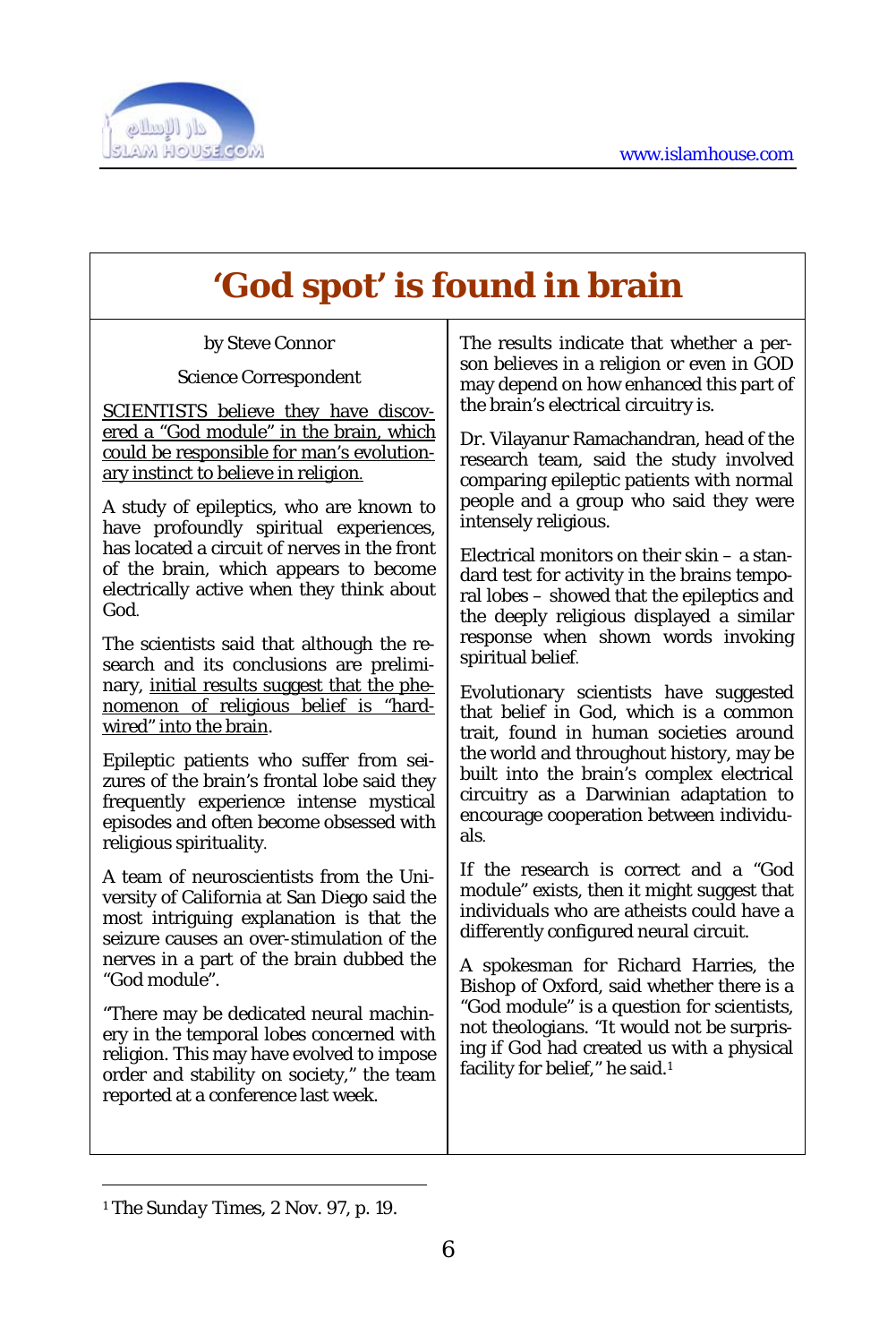

Despite growing evidence that man is hard-wired with a "physical facility for belief," the fact that the concept of God has varied greatly among human societies still leads some thinkers, even those who believe in God, to conclude that religions must be man-made. However, thorough research reveals a common theological thread linking the various religions. That link is the belief in a Supreme Being among the various gods, a monotheistic foundation that can be found in even the most externally pantheistic of religious systems. For example, the concept of God in Hinduism exists as a single example among many religions, which supports the view that human beings were originally monotheistic and through various degenerative processes became polytheistic. In spite of its many gods and idols, Hinduism has a single Supreme God above all, Brahman.

Traditionally, most anthropologists have concluded that religion devolved from various stages of polytheism to monotheism, beginning with early man's deification of the forces of nature, then, eventually, devolving into ditheism to consolidate all of the supernatural powers into two main gods (a god of good and a god of evil), and, finally, simplifying into a belief in one god, monotheism.

Thus, religion, according to anthropologists and social scientists, has no divine origin; it is merely a by-product of the evolution of early man's superstitions, based on his lack of scientific knowledge. Hence, these same theoreticians believe that science will eventually unlock all of the secrets of nature, resulting in the disuse of religion to explain natural phenomena, and, the consequential extinction of religion altogether.

Man's innate belief in a Supreme Being, however, seems to support the opposite view, proposing instead that man began as a monotheist, but in time, strayed into various forms of polytheism. This view is further supported by fact that all of the so-called primitive tribes, which have been "discovered," have been found to hold a belief in a Supreme Being. No matter what their evolutionary stage of religious development is found to have been at the time of "discovery," most were found to believe in a Supreme God over all other gods and spirits. As such, the concept of a single Supreme Being remains in most of the religion's as evidence that the masses strayed away from monotheism by giving some of God's attributes to other aspects of creation, which eventually came to be regarded as lesser gods in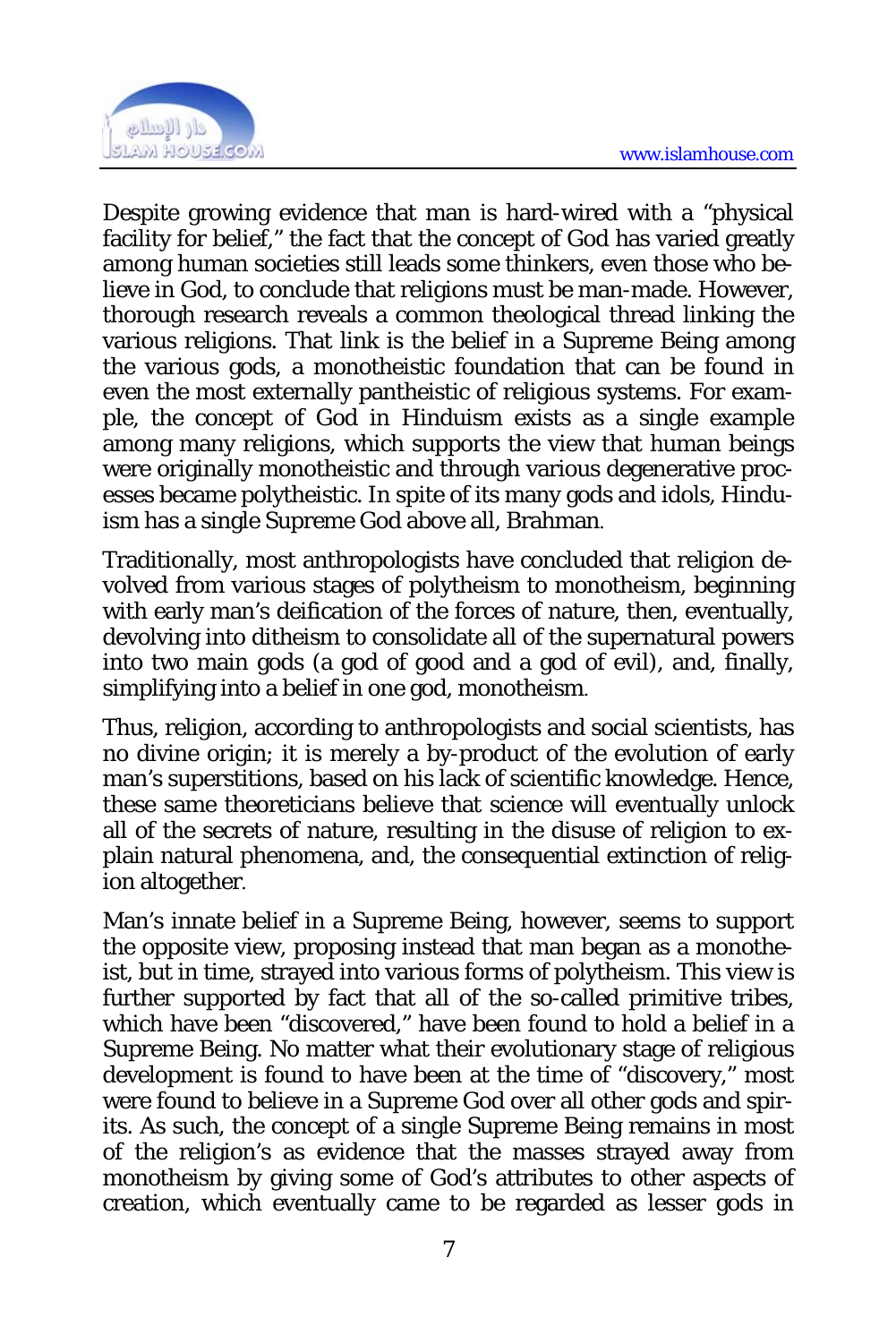

some cases and as intercessors in others. Nevertheless, a Supreme God, in whatever form He takes, is at the core of most religions.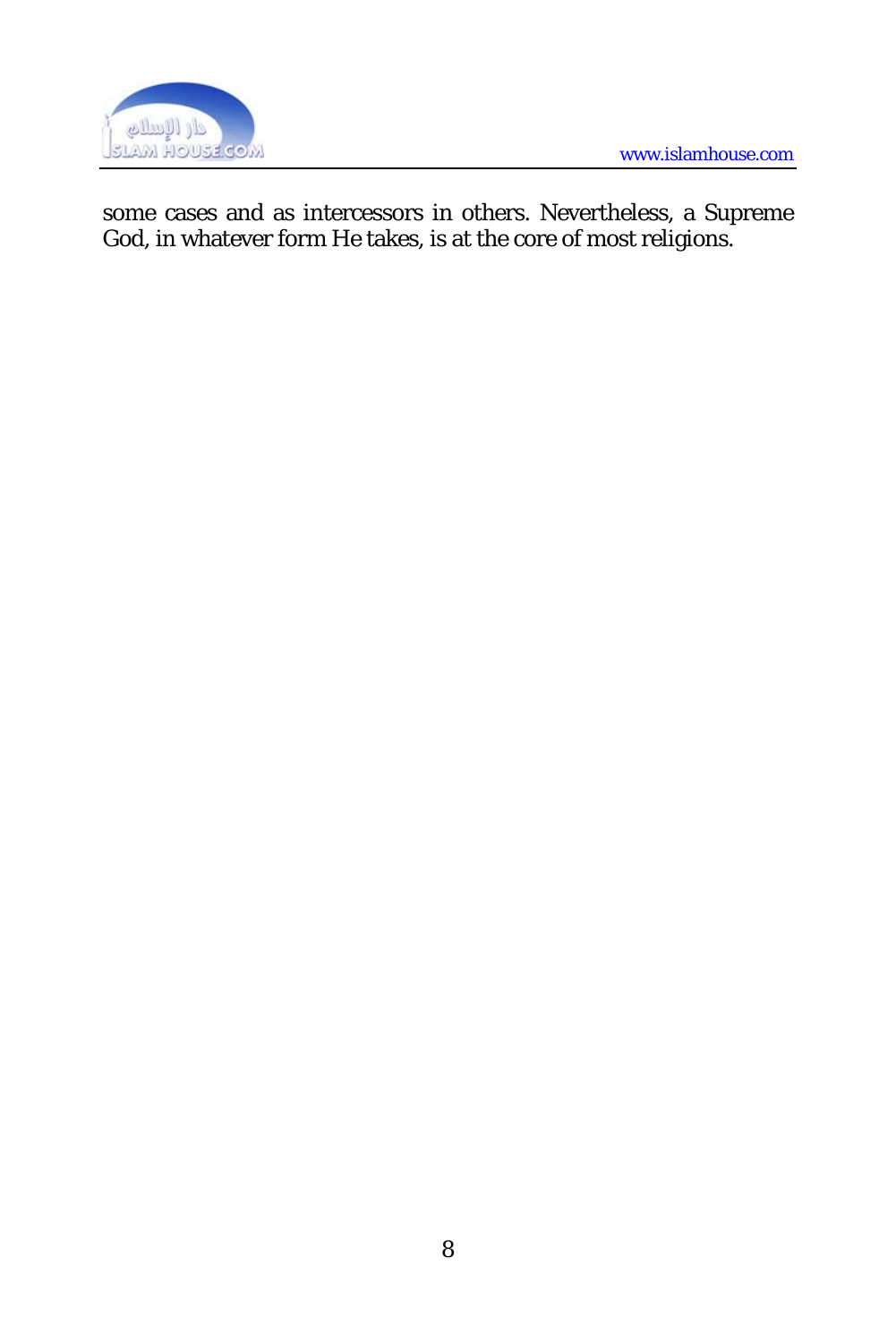

### **The Gods**

However, there does remain an aspect of belief in God which defies all logic and reason, but which has become a corner stone of faith. It is the belief that God became man. Where the original monotheistic belief in God degenerated into a belief that there must be intermediaries between human beings and the Supreme Being to either convey human quests or to act on behalf of God in the world, the intermediaries became objects of worship. The intermediaries were often conceived as spirits found in all manifestations of nature. Consequently, humans from primitive times have worshiped spirits of the forest, rivers, skies and the earth etc., until the present time. Occasionally nature itself was worshiped, and at other times, symbols representing nature were worshiped. The religious systems, which evolved from these types of beliefs tended to be localized and remain scattered among primitive people around the world till today. Such beliefs did not converge in the form of a single belief system of international impact, as far as is known in the current records of human history.

On the other hand, where the monotheistic belief degenerated into the personification of God's power as separate intermediary entities represented by images, idols became a focal point for worshipping God. The powers of God became gods. Such beliefs have culminated in ancient and modern times as natural religions of international impact. Ancient Egyptian, Greek and Roman religions have died out due to the complete subversion of these empires by Christianity. However, the Indian expression of Hinduism survived both Muslim and Christian colonization and remains the national religion of approximately one billion people in India. Christianity and Islam, with exception of Bali in Indonesia, have supplanted their direct international impact in the majority of the Far East. However, the different forms of Buddhism, its offshoot, have become the main religion of hundreds of millions in the Far East. Different forms of this Hindu reform movement continue to spread in the West today.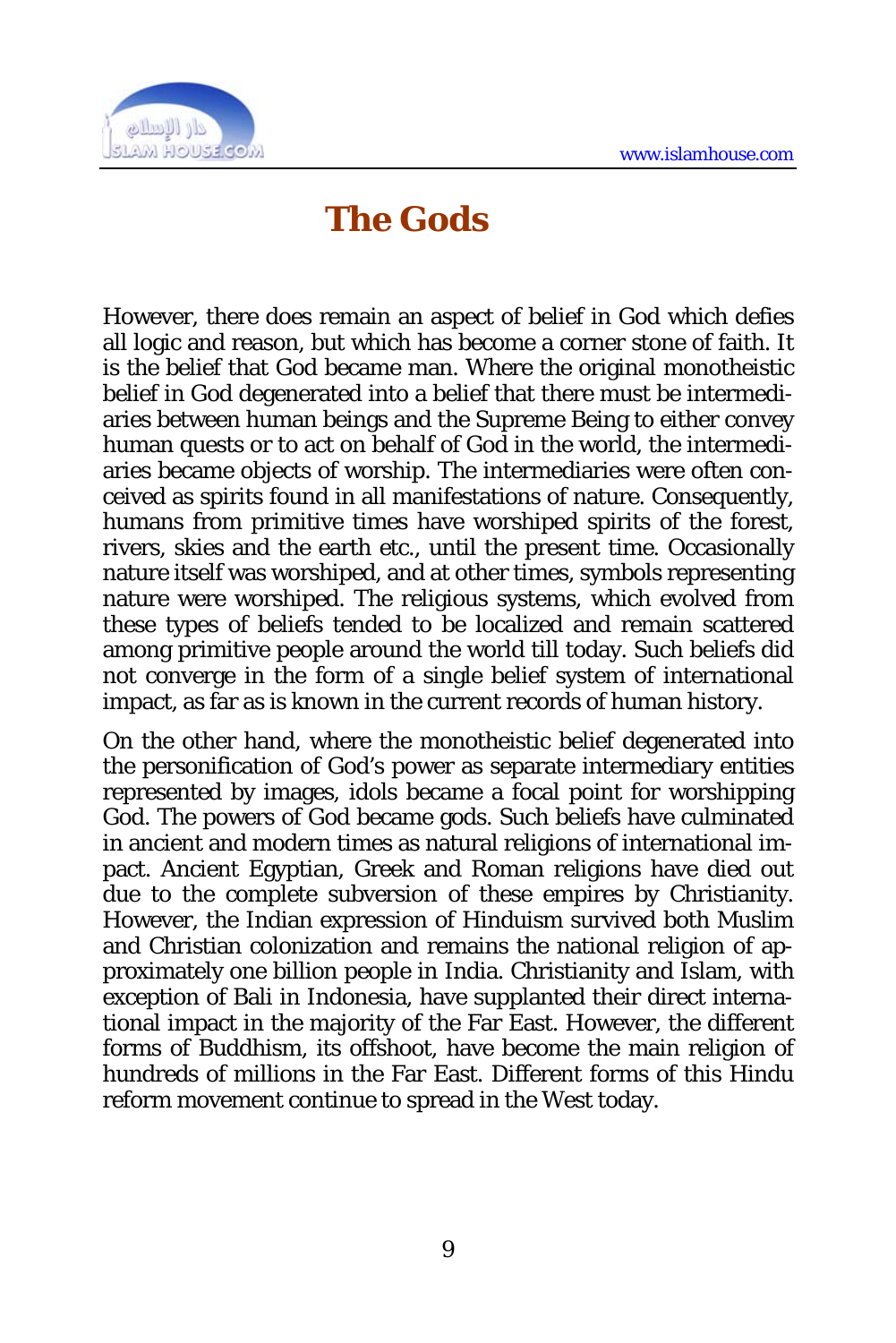

1

#### **Man is God**

According to Hinduism, the basic concept is that everything is God. There is, fundamentally, no distinction between God and His creation. In Hindu philosophy, every living being has a self or a soul that is called Atman. It is generally believed that the soul is actually God, called Brahman. Consequently, the essence of Hindu belief is the idea that Atman and Brahman are one and the same; in other words, the human soul is divine. Furthermore, human society is divided into castes or classes, where each caste represents human beings who came into existence from different parts of the divine being, Brahman. The upper caste, the Brahmins, came from the head of God; whereas, the lowest caste, the Sudras, came from God's feet. Though there are officially only four main castes, there a[re](#page-9-0), in reality, many sub-castes. Each one of the main castes is subdivided into thousands of lesser castes. Hindus believe that when a person dies, he or she is reincarnated. The soul, Atman, of the dead person never dies but is continually reborn. If people are good in this life, then they will be reborn into a higher level of the caste system in their next life. Conversely, if they are bad in this life, they will be reborn into a lower level, which is one of the main reasons why so many Hindus commit suicide annually. Daily, newspapers regularly record incidents of individuals and families hanging themselves from fans in their homes. In a recent edition of one of the local papers, a Hindu man killed himself when India lost a cricket match to Sri Lanka. When one's belief system espouses reincarnation, suicide becomes an easy route to evade difficulties in this life.

When a person reaches the top caste, the Brahmins, after various reincarnations, the cycle of rebirth ends, and he reunites with Brahman. This process of reunification is called Moksha, and in Buddhism it is called Nirvana2. The Atman becomes once again reunited with Brahman. Thus, man becomes God.

<span id="page-9-0"></span><sup>2</sup> This is a Sanskrit term meaning "blown out," referring to the extinction of all worldly desires, or salvation. Though the term originated in Vedantic writings (*Bhagavad-Gita* and the *Vedas*), it is most often associated with Buddhism. In Hinayana Buddhism the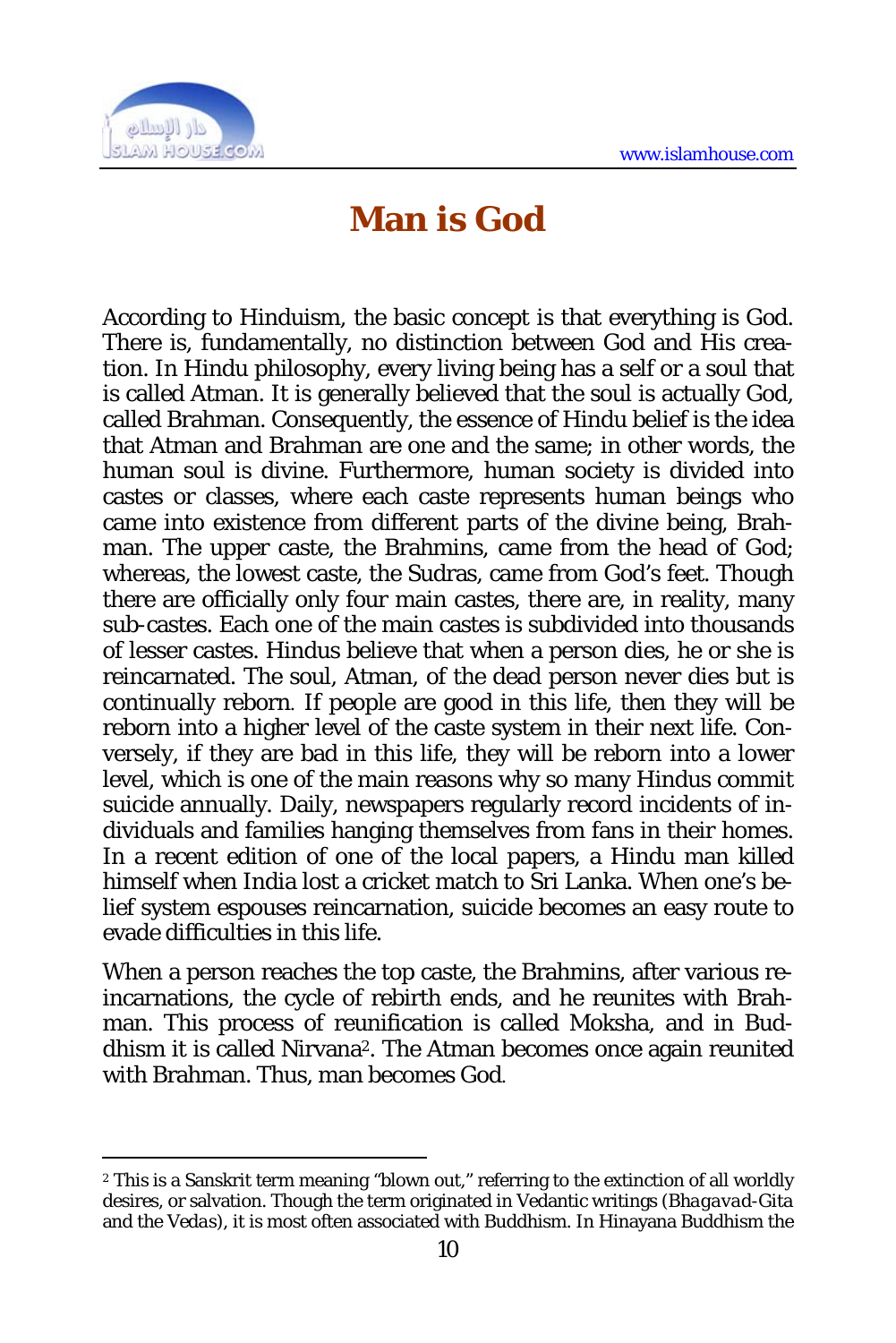

<u>.</u>

term is equated with extinction, while in Mahayana Buddhism it is a state of bliss (*Dictionary of Philosophy and Religion*, p. 393).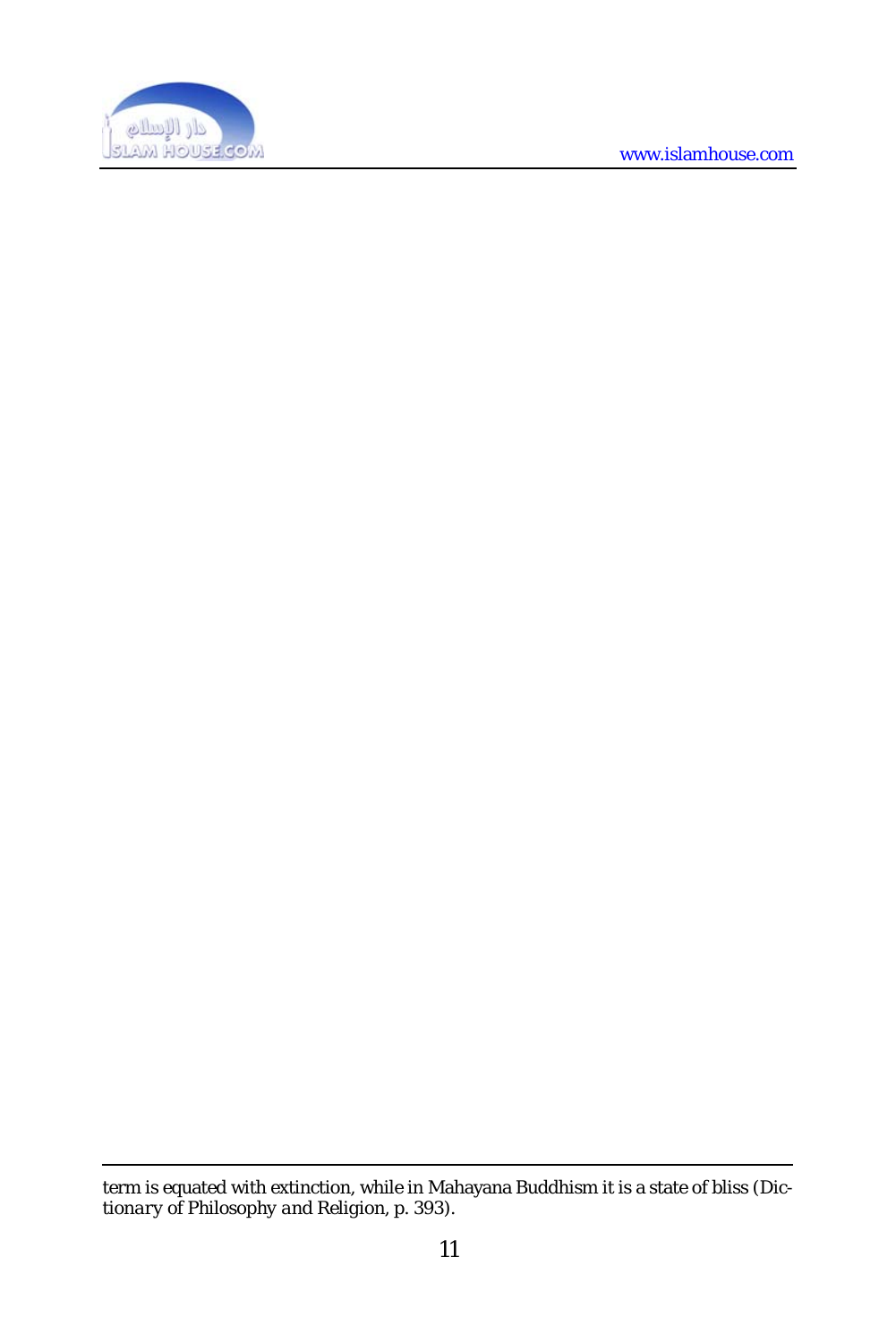

1

#### **God Becomes His Creatures**

In Hindu belief, the attributes of *Brahman* are manifest as different gods. The attribute of creation becomes the creator god, *Brahma*, the attribute of preservation becomes the preserver god, *Vishnu*, and the attribute of destruction becomes the destroyer god, *Siva*. The most popular one amongst them, *Vishnu*, becomes incarnate among human beings at different points in time. This incarnation is called in Sanskrit *avatar*, which means "descent." It represents the descent of God into the human world by becoming a human being or one of the other creatures of this world. Primarily, the term *avatar* refers to the ten main appearances of the god *Vishnu*. Among them is *Matsya*, the incarnation of God as a fish; *Kurma* as a tortoise; *Varaha*as a boar (a wild pig); *Narasimha* as a half-man, half-lion; *Vamana* as a dwarf; and probably the most common one is *Rama*, the human incarnation. *Rama* is the hero of the epic, *Ramayana*, about which movies are made and shown regularly in India. The other popular god is *Krishna*, the other incarnation of *Vishnu* as a human being. His epic is the *Mahabharata*, which describes the descent of the gods in human forms to save the Goddess Earth, oppressed by demons, burdened by overpopulation and in danger of dissolution<sup>3</sup>. There are different variations of this belief regarding how many incarnations there are and what other animal forms they adopt, but all generally follow these manifestations. Consequently, in Hinduism, the belief of one-fifth of humankind, man is God or part of God. The difference between the Creator and His creation is only superficial.

Popular Buddhism shares the Hindu incarnation concept with its own modifications. It teaches that every conscious being possesses the "Buddha nature" and is, therefore, capable of becoming a Buddha. Buddha, in earlier teachings<sup>4</sup>, was truly a human teacher who

<sup>3</sup> The theological centerpiece of the epic is the Bhagavad Gita (Dictionary of World Religions, p. 448).

<span id="page-11-0"></span><sup>4</sup> *Theravada* Buddhism, Doctrine of the Elders, is essentially a discipline, which an individual practices in order to achieve salvation for himself by himself. Only monks who have the stamina and will power to live the strenuous religious life can reach this goal, and one who achieves it is called an *arhant*. There are two types of *Nirvana*, one with residue and one without. The first is achieved by the *arhant* here and now, the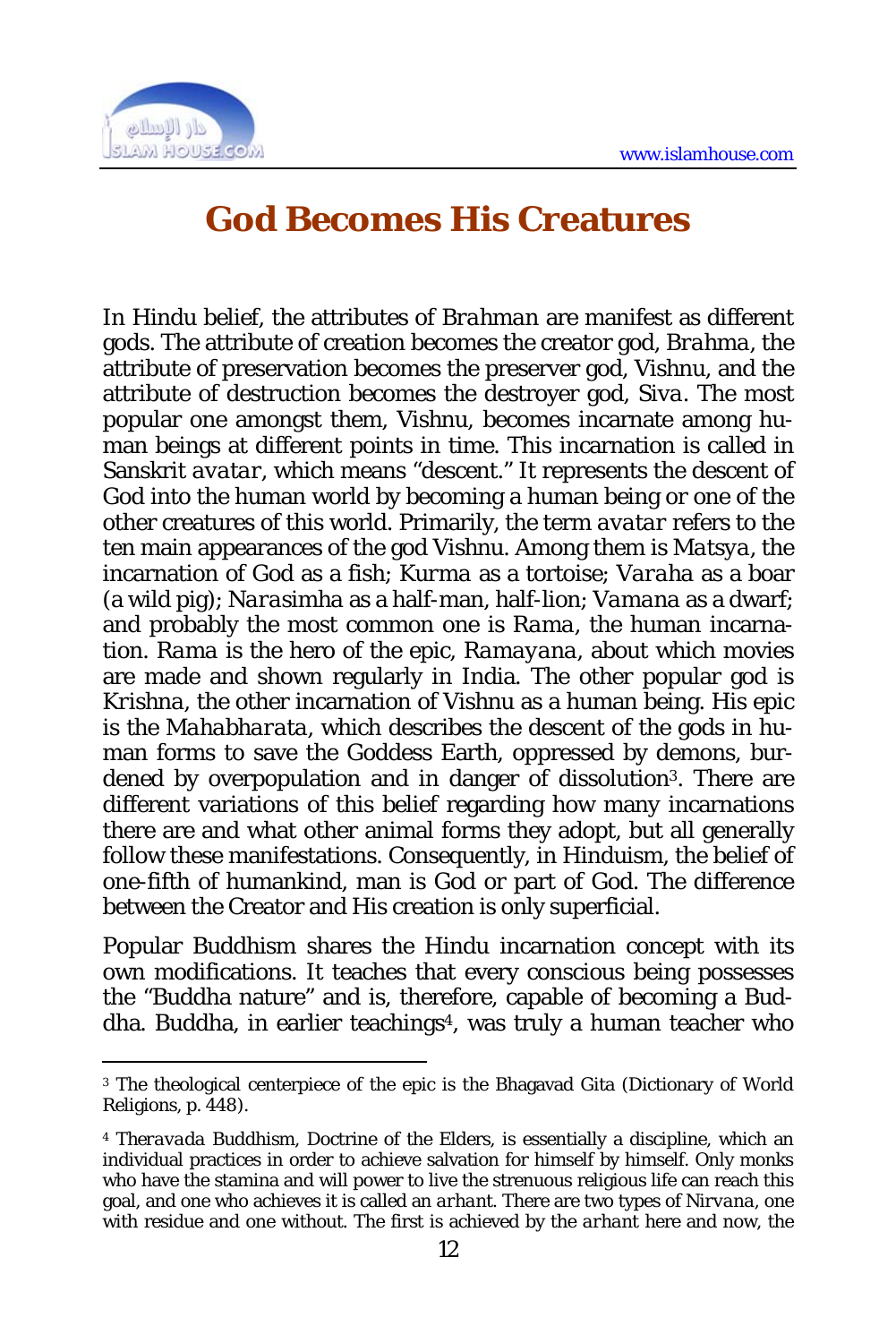

lived and taught. However, in *Mayahana* Buddhism, the idea of the "eternal" Buddha, embodying the absolute truth, developed, and Buddha was elevated to Godhood. In order to reveal his message to humankind, this eternal Buddha manifests himself from time to time as an earthly Buddha to live and work among humans. Thus, Siddhartha Gautama, the founder of Buddhism, became just one of the earthly appearances, a phantom apparition created by the eternal Buddha5. Buddhism incorporated the elements of the Indian system of the gods and heavens and responded to the popularity of *Bhakti* Hinduism, personal devotion to savior deities. The Absolute or Buddha nature was seen by some as having attributes manifest as eternal Buddhas and bodhisattvas<sup>6</sup> who existed in spiritual realms and offered their merits, protection and help toward enlightenment to all their followers who were devoted to them.

The chief ones among the eternal bodhisattvas were Avalokitesvara, a personification of compassion, and Manjusri, a personification of wisdom. And among the eternal Buddhas were Aksobhya (the Imperturbable), Amitabha (Eternal Light) and Amitayus (Eternal life).

<sup>5</sup> *Dictionary of World Religions*, p. 129.

1

five aggregates (*skandhas*: which comprise all individuals; matter, sensation, perception, predisposition and consciousness) are still present, although the cravings that lead to continued rebirth are extinguished. *Nirvana* without residue refers to the state of the *arhant* after death about which the Buddha remains silent. There can only be one Buddha in an eon and enlightenment is reserved for an elite few. This aspect of Buddhism is called *Hinayana*, or Lesser Vehicle.

With the passage of time after the Buddha's death, Theravada monks were criticized as being too narrow and individualistic in their teachings. Dissensions arose and Buddhism evolved. A new form, *Mahayana*, or Great Vehicle, came to dominate. (*Dictionary of World Religions*, pp. 126-127)

<sup>6</sup> Originally this term referred to former Buddhas while they were still in their quest for enlightenment. In *Mahayana* the bodhisattva postpones his final complete enlightenment and attainment of *nirvana* in order to aid all other beings in their quest for enlightenment. (*Dictionary of World Religions*, p. 112).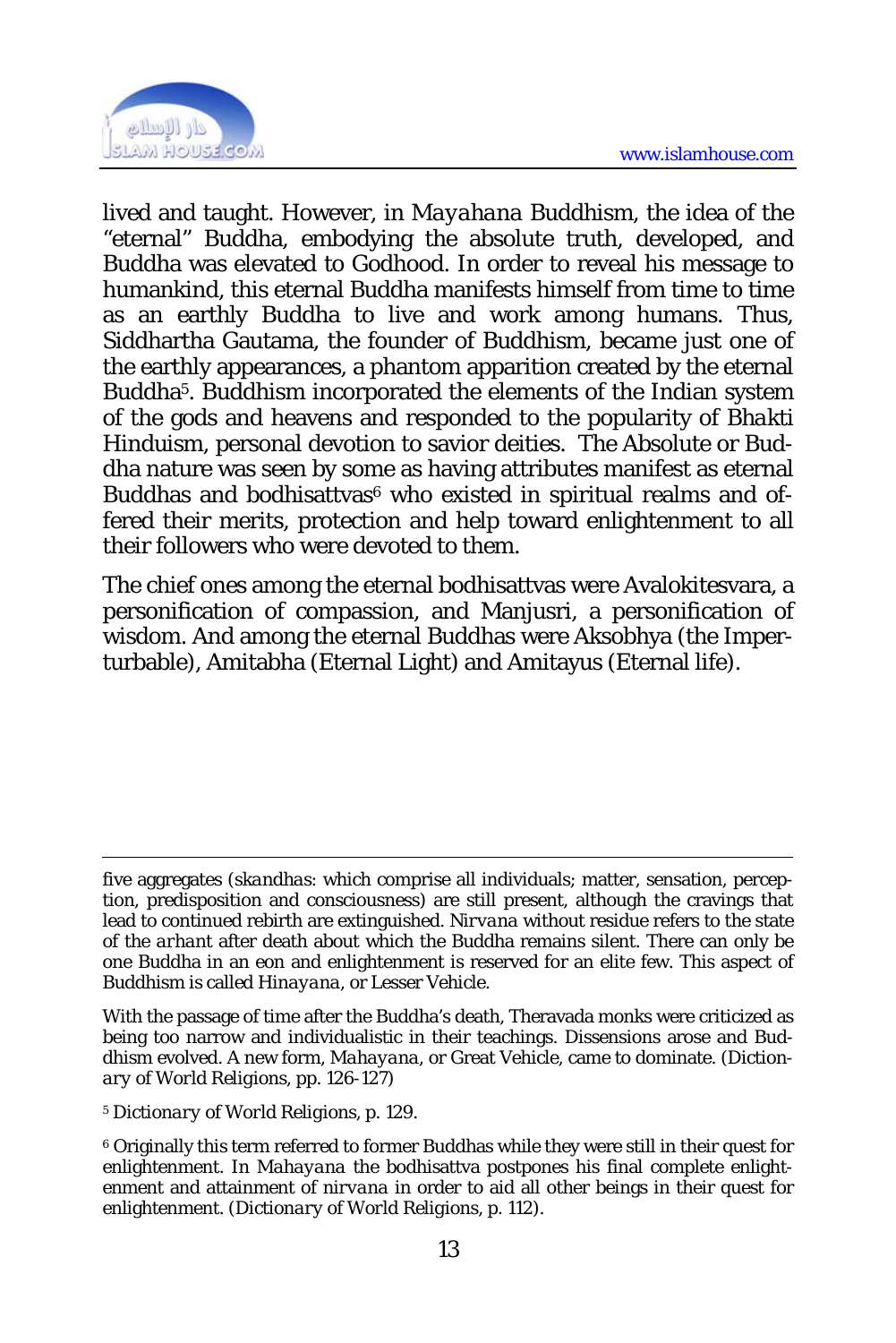

#### **God Becomes One Man**

Christian belief in God's incarnation has its origins in the beliefs of the ancient Greeks. The very terms used to describe God becoming Man exist in the Gospel of John 1:1 & 14, *"In the beginning there was the Word (logos) and the Word was with God and the Word was God."* Then the author of John goes on to say, *"...And the word [be](#page-13-0)came flesh and dwelt among us, full of grace and truth..."* Although the Greek term *logos* is translated as "word," there is no single English term equivalent to it. Its importance lies in its use as a technical term in Greek metaphysical thought from the sixth century B.C., until the third century C.E., and in its appropriation by both Jewish and Christian thinkers. It first appeared in the expressions of Heraclites (540-480 B.C.) as the motivating principle of the universe, but was, by Aristotle's time, supplanted by the immaterial power *nous* and made the material power. *Logos* reappeared in the system of the Stoics who termed their principle of teleology both logos and God. Philo (d. 50 C.E.), a Jewish Alexandrian philosopher, identified the creative word of the Old Testament with the *logos* of the Stoics. The logos thus became a transcendent principle, as the means by which God expresses Himself in the world. But logos also had a redemptive function; it was the means to a higher spiritual nature. In the Gospel of John, the logos are both creative and redemptive; the latter aspect is given greater emphasis than the former.7

This belief required a reason, for which the concept of original sin and divine sacrifice were invented. It was claimed that due to the sin of Adam, which accumulated down the generations until it became so great that no human sacrifice could remove it, a divine sacrifice was needed. Consequently, God had a human son, who was God, Himself, incarnate. God's son later died on a cross as a sacrifice for all humankind to God, Himself. The son, who is God, Himself, was later resurrected and currently sits on the right side of God's throne waiting to judge humankind at the end of this world. So for Christians, also onefifth of humankind, God became a man at one and only one point in

<span id="page-13-0"></span><sup>&</sup>lt;u>.</u> <sup>7</sup> *Dictionary of Philosophy and Religion*, p. 314.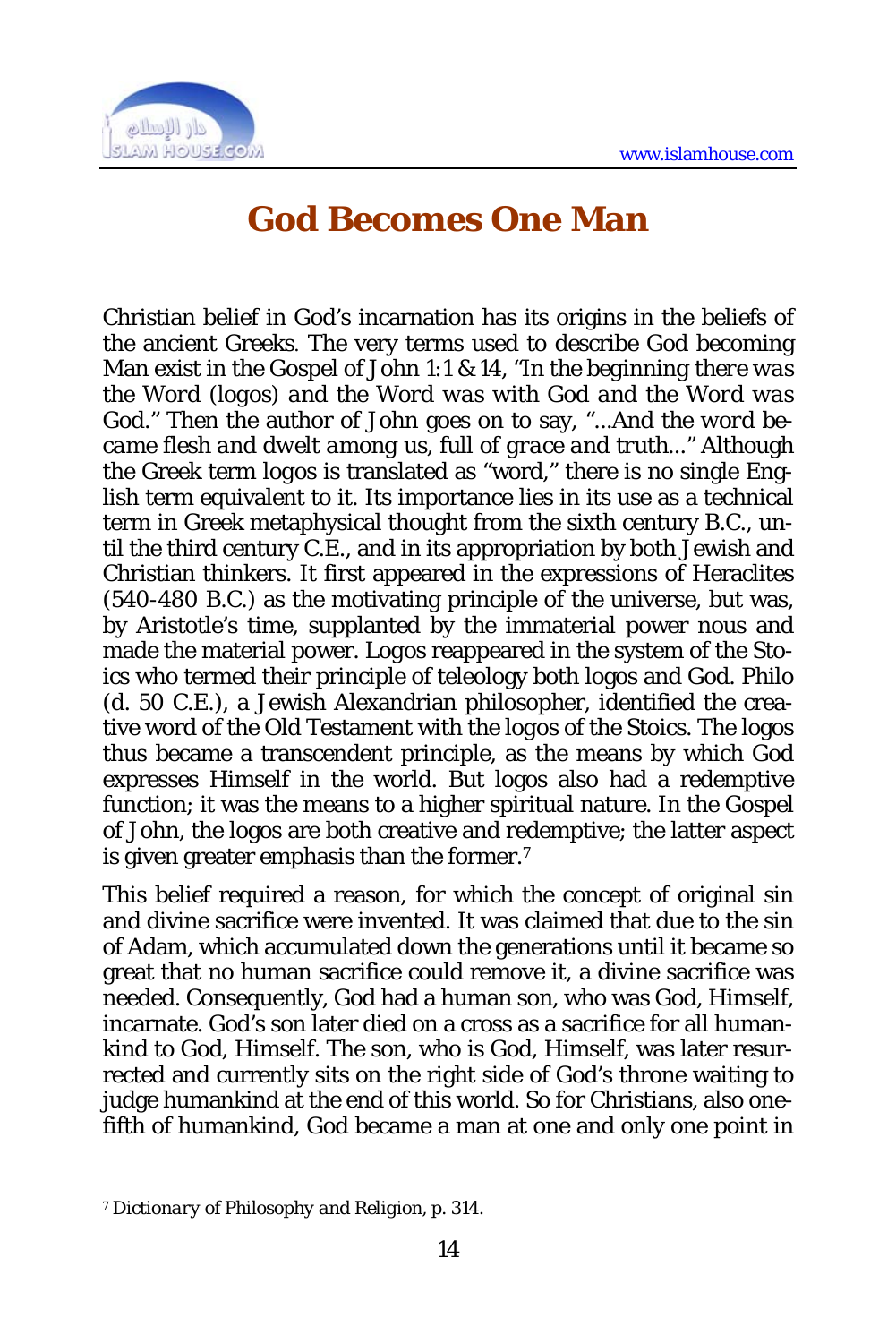

the history of this world, and belief in His incarnation is essential for salvation.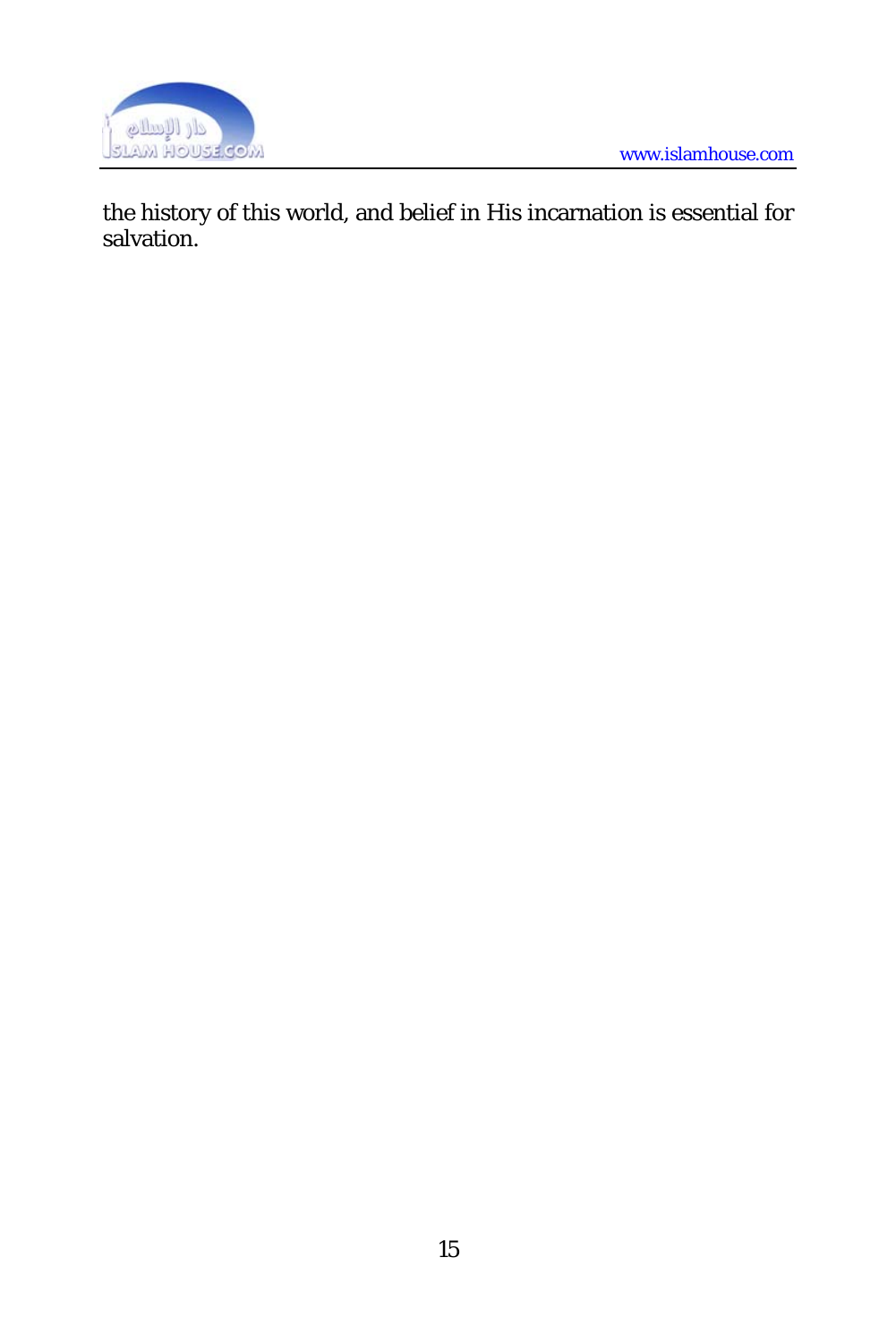

#### **Men Become God**

From the perspective of Jesus' humanity, the Christian belief that he is God could be perceived as elevating a single human being to the status of Godhood. There is, however, another body of beliefs among many of the followers of Islam, which, like Hinduism and Buddhism, offer human beings the opportunity to become God.

The origin of their beliefs can be found in mysticism whose roots are in ancient Greek mystery religions. *Mysticism* is defined as an experience of union with God and the belief that man's main goal in life lies in seeking that union. The Greek philosopher Plato proposed this concept in his writings, particularly in his *Symposium*. In it he describes how the human soul can climb the spiritual ladder until it finally becomes one again with God.8 The basis of this belief is the teaching that human beings are, in fact, parts of God that have become trapped in this material world. The physical body cloaks the human soul. Consequently, the soul in their view is divine. The trapped part of God in this world must free itself from the material world and reunite with God.

There arose among Muslim people, a sect, which promoted this very same idea. Its followers are traditionally called "*Sufis*" and their system of beliefs is called "*Sufism*". This term is usually translated into English as "mysticism" or "Islamic mysticism." It is based on the same concept as that of the Greek mystics – that the human soul is divine and that the way that it becomes reunited with God is through certain spiritual exercises. Various groups of Sufis evolved into cults called "*Tareeqahs*" (ways or paths). Each cult was named after its actual or supposed founder, and each had its own set of special spiritual exercises which members had to strictly adhere to. Most taught that after the followers performed the prescribed spiritual, emotional and physical exercises, they would become one with God. This oneness was given the Arabic title *fanaa*, meaning "dissolution"9 or *wusool*, meaning "arrival." The concept of "unity with God" was rejected

<u>.</u>

<span id="page-15-0"></span><sup>8</sup> *Colliers Encyclopedia*, vol. 17, p. 114.

<sup>9</sup> Ihyaa 'Uloom ad-Deen, vol. 4, p. 212.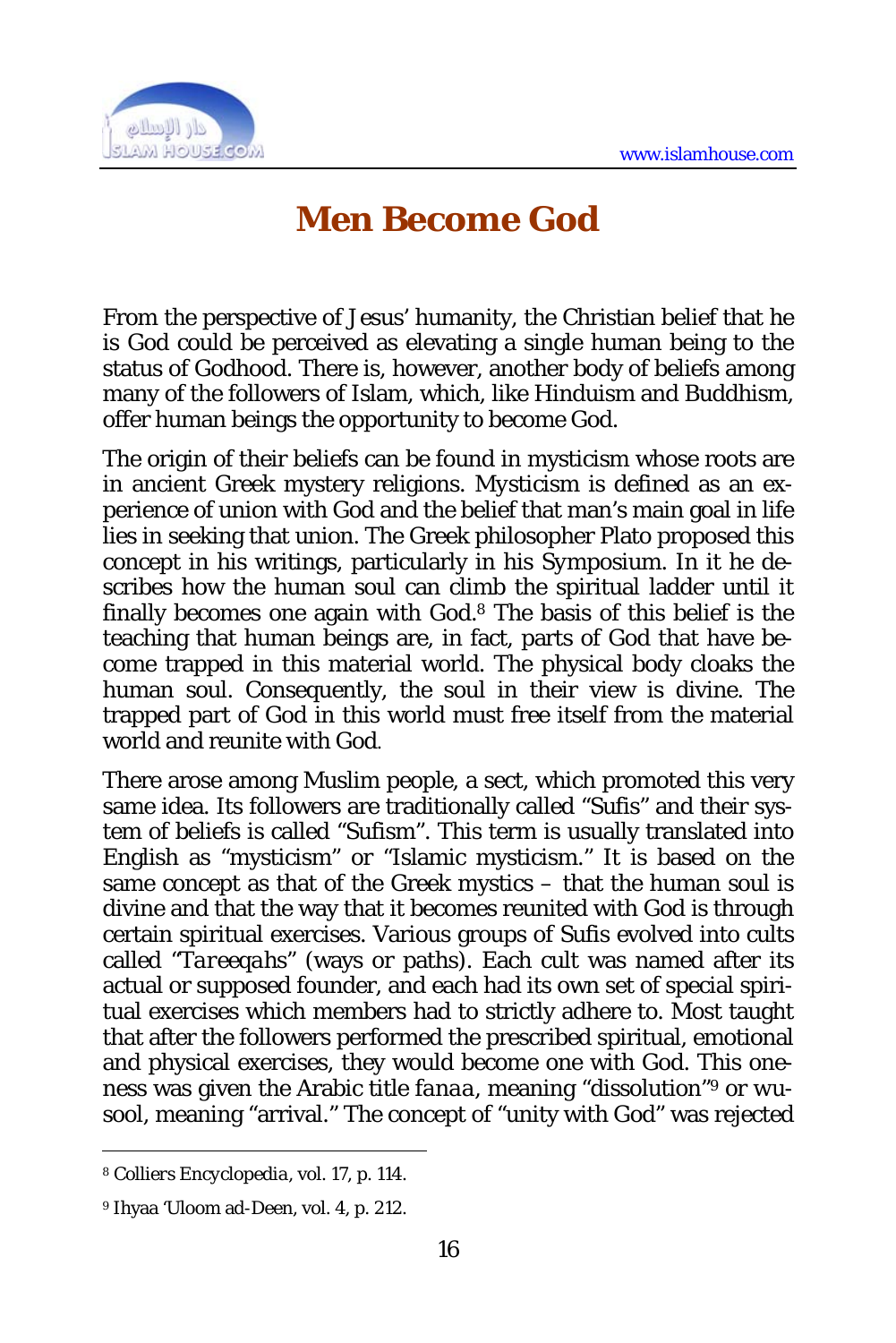

by mainstream Muslim scholars but was embraced by the masses. In the tenth century, a *Sufi* devotee, al-Hallaaj (858-922), publicly announced that he was God and wrote poems and a book called *Kitaab at-Tawaseen* to that effect. In it he wrote, "If you do not recognize God, at least recognize his sign; I am the ultimate absolute truth because through the truth I am eternal truth. My friends and teachers are Iblees10, and Pharaoh. Iblees was threatened by the Hellfire, yet he did not acknowledge anything between himself and God, and although I am killed and crucified, though my hands and feet are cut off, I do not recant."11

Ibn 'Arabee (d. 1240) took the unity with God belief a step further by claiming that only God exists. He wrote the following in one of his works, "Glory be to He, who made all things appear while being their essence."12 And in another he wrote, "He is the essence of whatever appears, and He is the essence of what is hidden while He appears. The one who sees Him is none other than Him and no one is hidden from Him because He appears to Himself while being hidden."13 His concept is called *Wahdatul-wujood* (unity of existence) and became popular in the Sufi circles throughout the Muslim world.

1

<sup>10</sup> The proper name of Satan according to Muslim belief.

<sup>11</sup> *Idea of Personality*, p. 32.

<sup>12</sup> *Al-Futoohaat al-Makkiyyah*, vol. 2, p. 604.

<sup>13</sup> *Fusoos al-Hikam*, vol.1, p. 77.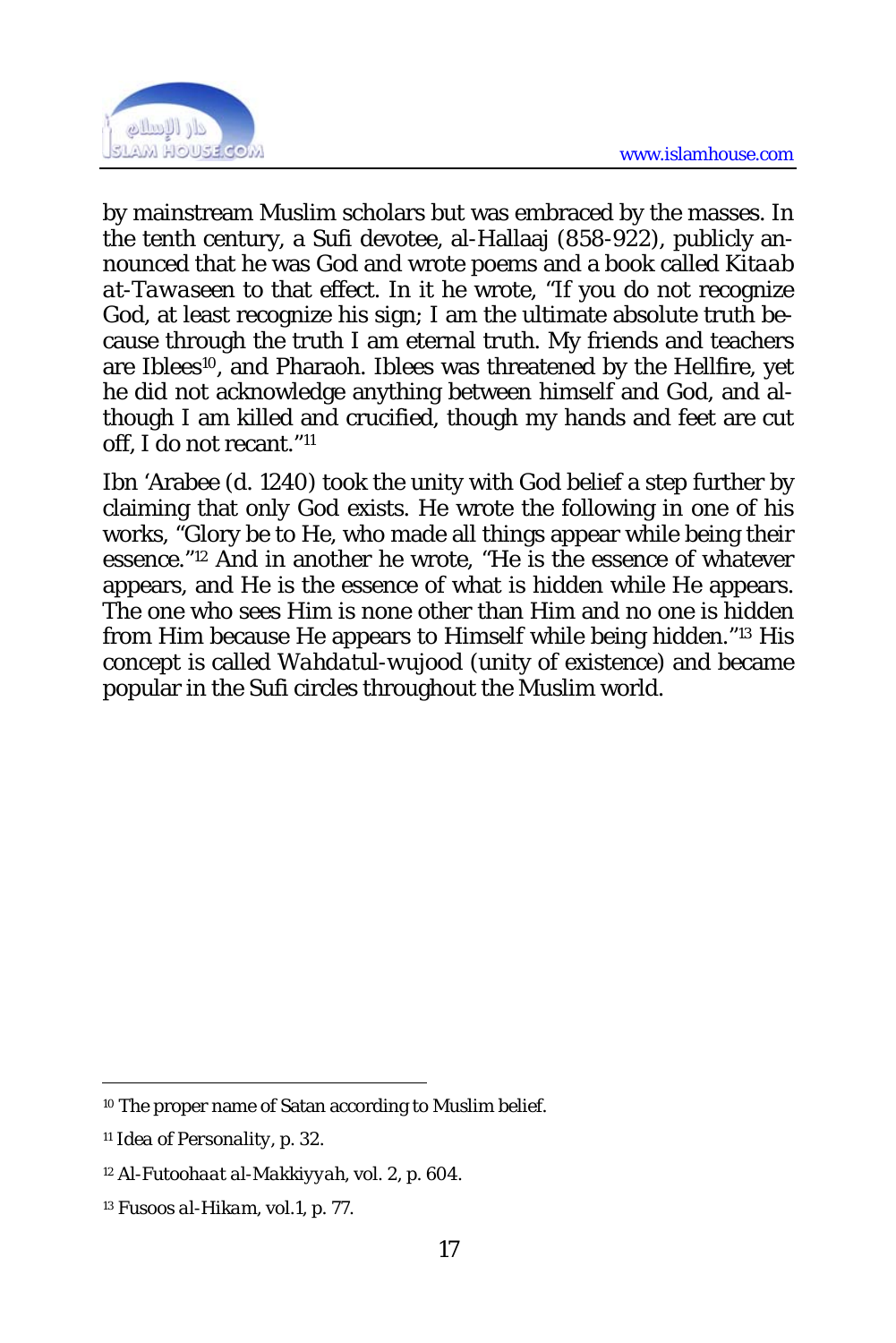

### **Why?**

What led ancient people to have the belief that the God became man or that God and man were one and the same? The fundamental reason was their inability to understand or accept the concept of God creating this world from nothingness. They perceived God to be like themselves, creating from what already exists. Humans create things by manipulating existing things into other states, shapes and forms having different functions. For example, a wooden table was once a tree in a forest, and its nails and screws were once iron ore in rocks underneath the earth. Humans cut down the tree and shaped its wood into a tabletop and legs; they dug up the iron ore, melted it and poured in into moulds to produce nails and screws. Then they assembled the pieces to create a table for a variety of uses. Similarly, the plastic chairs people now sit on were once liquid oil, stored deep in the bowels of the earth. One cannot imagine sitting on oil the way people sit on chairs. However, through the human ability to manipulate the chemical components of oil, plastic is produced and chairs are made for humans to sit on. This is the essence of human activity; humans already merely modify and transform what already exists. They do not create the trees or produce the oil. When they discuss oil production, they really mean oil extraction. The oil was created millions of years before by geological processes; than humans extracted it from the earth and refined it. They also did not creating the trees. Even if they planted them, they did not create the seeds that they planted.

Consequently, human, in their ignorance of God, often conceive of God as being just like them. For example, in the Old Testament, it is written, "God created man after his own image; in the image of God he created Man." For Hindus, *Purusa* is the creator God, Brahma, in human form, and just as humans create by manipulating the existing world around them, than the creator god must do likewise.

According to Hindu philosophy, *Purusa* is a giant offspring of Brahma, having a thousand heads and a thousand eyes. From him arose *Viraaj*, his feminine counterpart and mate in the creation process. The divine *Purusa* is also the sacrificial offering (vv. 6-10) and from his dismembered body arose the four traditional social castes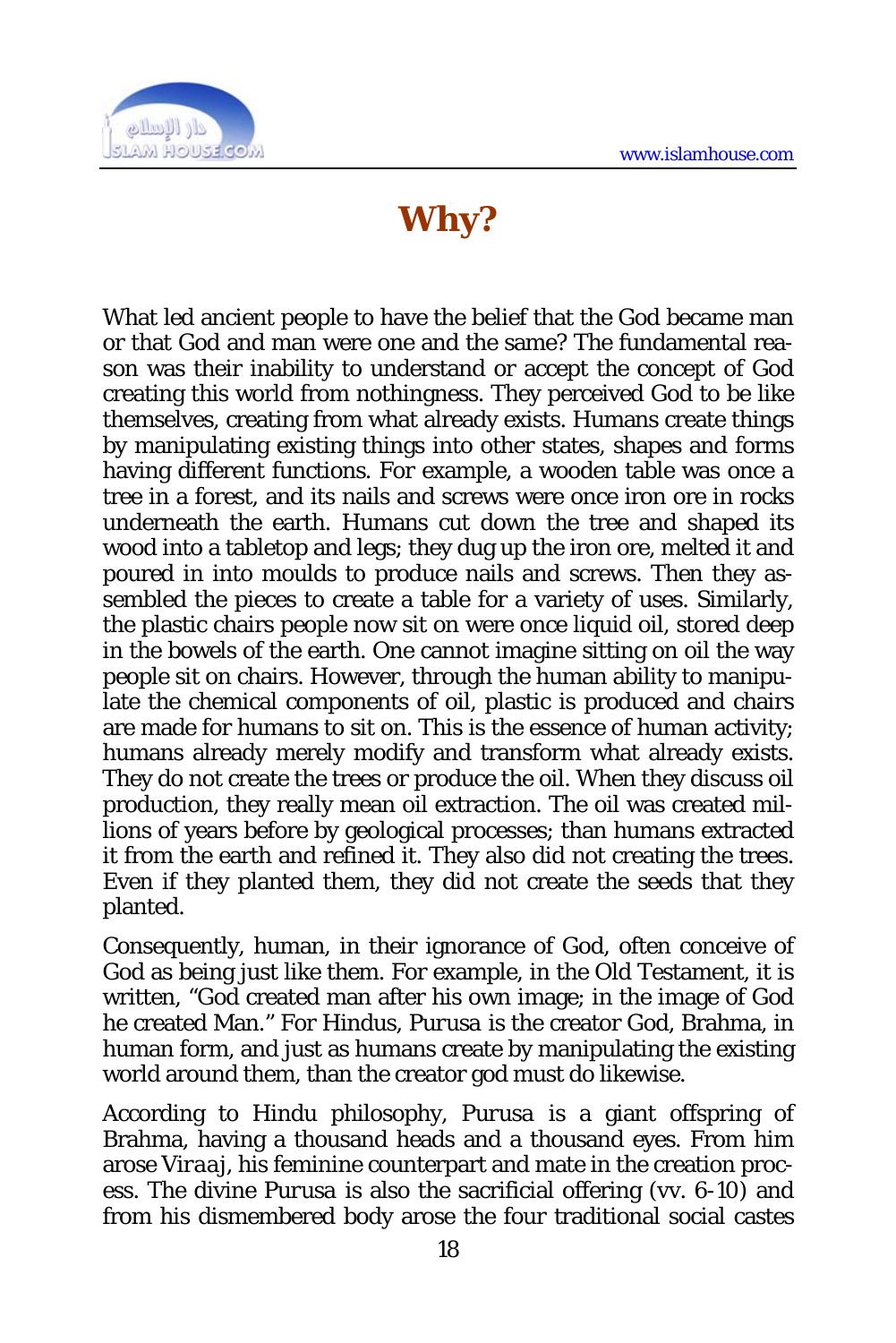

(*varnas*).14 Perusa Hymn states that *Brahmins* were *Purusa's* mouth; *Ksatriyas* (noblemen), his arms; *Vaishyas*, his thighs; and *Shoodras*, his feet.15 The Hindus' inability to conceive of God creating this world from nothing, led them to the concept of God creating the world from himself and its people from His body parts.

Human ability to understand ideas and concepts is limited and finite. Human beings cannot grasp and understand the infinite. The belief, which God taught Adam, was that God created this world from nothing. When He wanted something to exist, He merely said, "Be!" and His command brought into existence those things that did not previously exist. This world and its contents were not created from Himself. In fact, the concept of God creating the world from Himself reduces God to the level of His creatures, who merely create something from something else. Those who held and continue to hold this belief are unable to grasp the uniqueness of God. He is Uniquely One and there is nothing like Him. If He had created the world from Himself, he would be like His creatures.

<u>.</u>

<sup>14</sup> *Dictionary of World Religions*, p. 587.

<sup>15</sup> *The New Encyclopedia Britannica*, vol. 20, p. 552.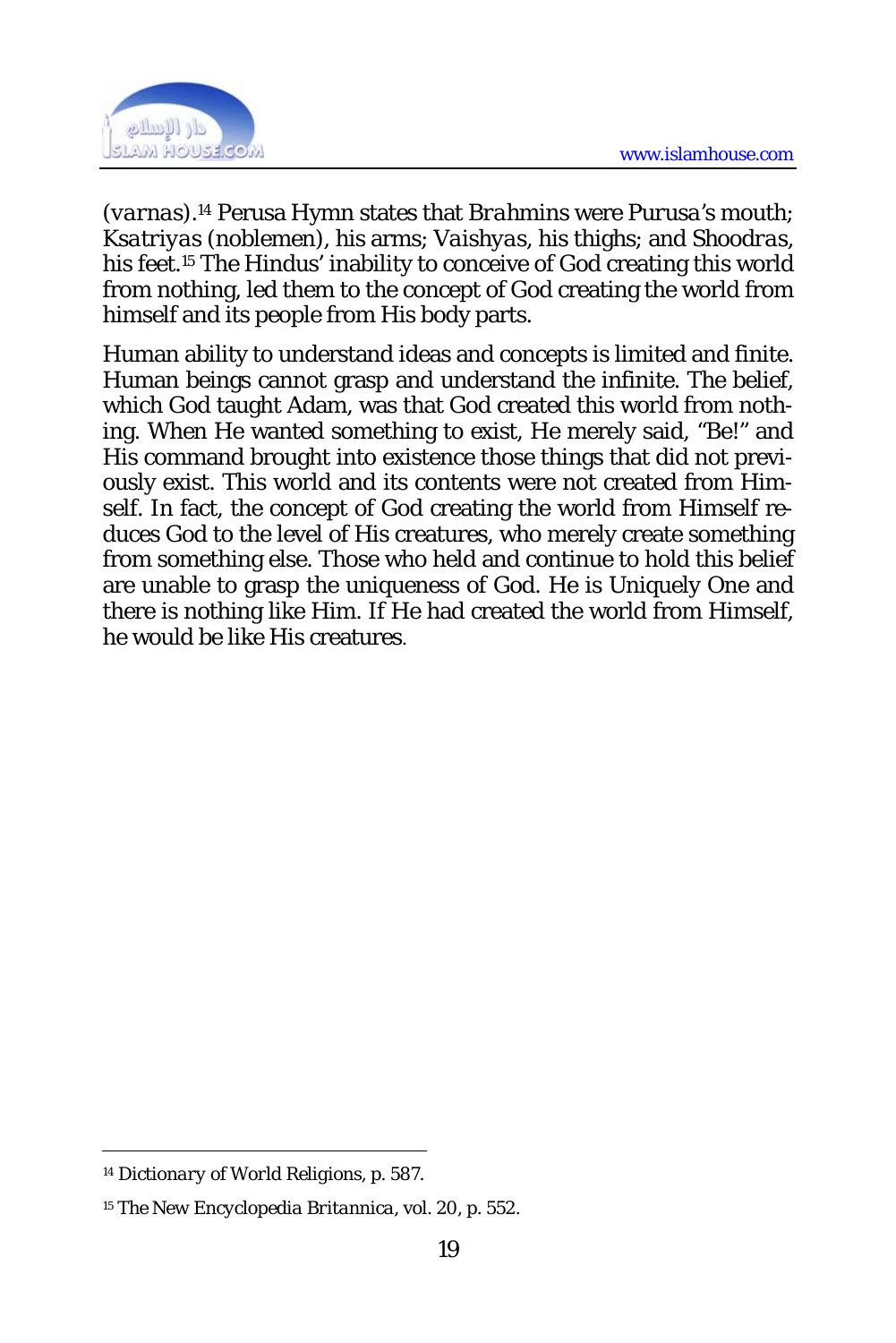

### **Did God Become Man?**

The question which remains is Did God become Man? Logically speaking, the answer is no because the concept of God becoming man contradicts the basic meaning of the term "God." People commonly say that God is able to do all things; whatever He wants to do, He can do. In the Bible of Christians it is said, "... through God all things are possible (Matthew, 19: 26; Mark 10: 27, 14: 36)."

The Qur'aan of Muslims states,

#### **"Indeed, Allah (God) is able to do all things."**  [Surah Baqarah (2):20]

…and the Hindu scriptures carry texts of similar meanings.

All the major religious texts contain general expressions regarding the basic concept of God's omnipotence. He is Greater than all things, and through Him all things are possible. If this general concept is to be translated into practical terms, one has to first identify and understand the basic attributes of God. Most societies perceive God as an eternal being without beginning or end. If, on the basis that God is able to do all things, and it was asked whether God could die, what would be the answer? Since dying is part of "all things," can it be said, "If He wants to?" Of course this cannot be said.

So, there is a problem here. God is defined as being ever-living, without end, and dying means "coming to an end." Consequently, to ask if He can die is actually a nonsensical question. It is self- contradictory. Similarly, to ask whether God can be born, is also absurd because God has already been defined as eternal, having no beginning. Being born means having a beginning, coming into existence after not existing. In this same vein, atheist philosophers enjoy asking theists: "Can God create a stone too heavy for Him to lift?" If the theist says yes, it means that God can create something greater than Himself. And if he says no, it means that God is unable to do all things.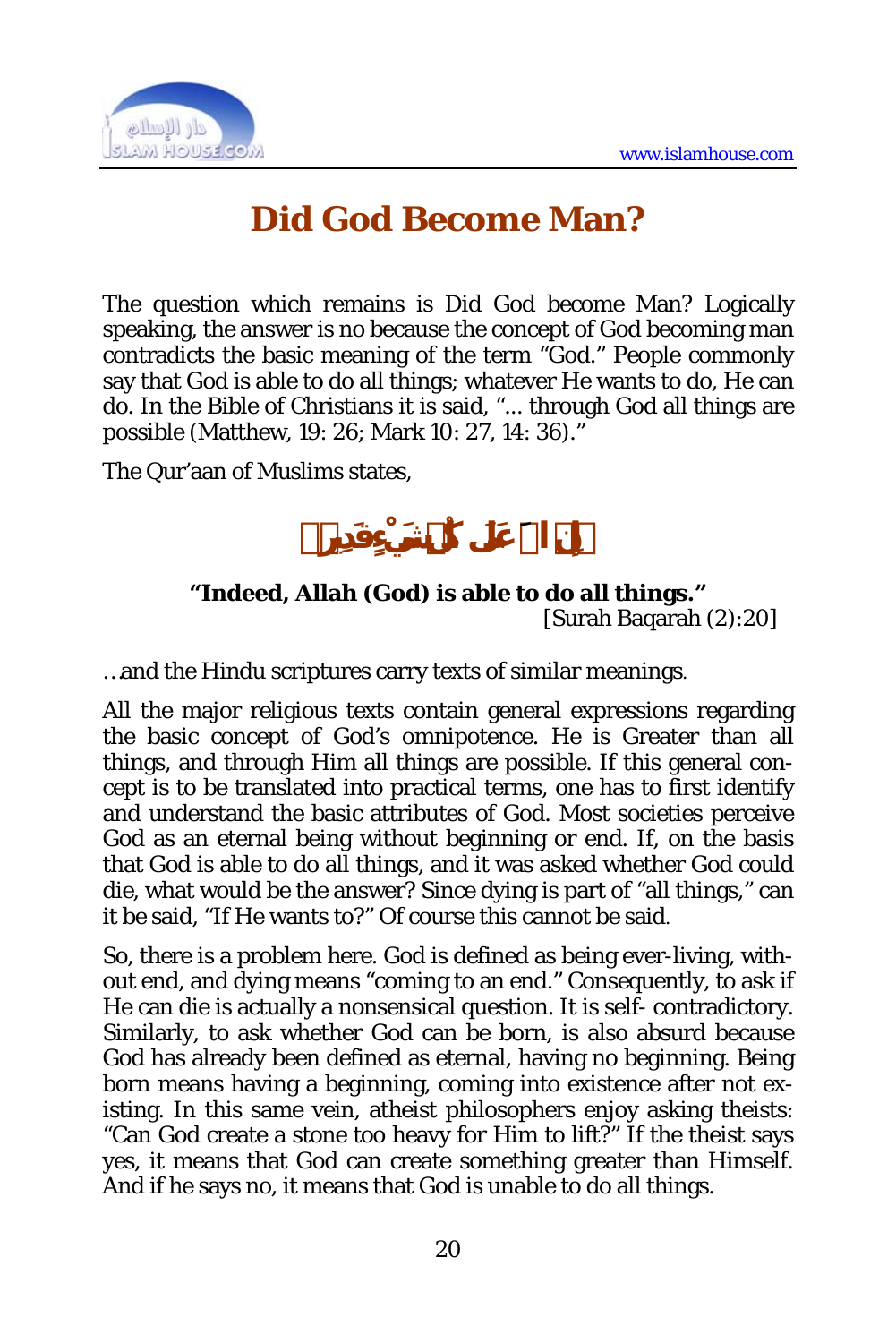

Therefore, the term "all things" in the phrase "God is able to do all things" excludes the absurdities. It cannot include things that contradict His divine attributes; things that would make Him less than God, like, forgetting, sleeping, repenting, growing, eating, etc. Instead, it includes only "all things" that are consistent with Him being God. This is what the statement "God is able to do all things" means. It cannot be understood in the absolute sense; it must be qualified.

The claim that God became man is also an absurdity. It is not befitting of God to take on human characteristics because it means that the Creator has become His creation. However, the creation is a product of the creative act of the Creator. If the Creator became His creation, it would mean that the Creator created Himself, which is an obvious absurdity. To be created, He would first have to not exist, and, if He did not exist, how could He then create? Furthermore, if He were created, it would mean that He had a beginning, which also contradicts His being eternal. By definition creation is in need of a creator. For created beings to exist they must have a creator to bring them into existence. God cannot need a creator because God is the Creator. Thus, there is an obvious contradiction in terms. The claim that God became His creation implies that He would need a creator, which is a ludicrous concept. It contradicts the fundamental concept of God being uncreated, needing no creator and being the Creator.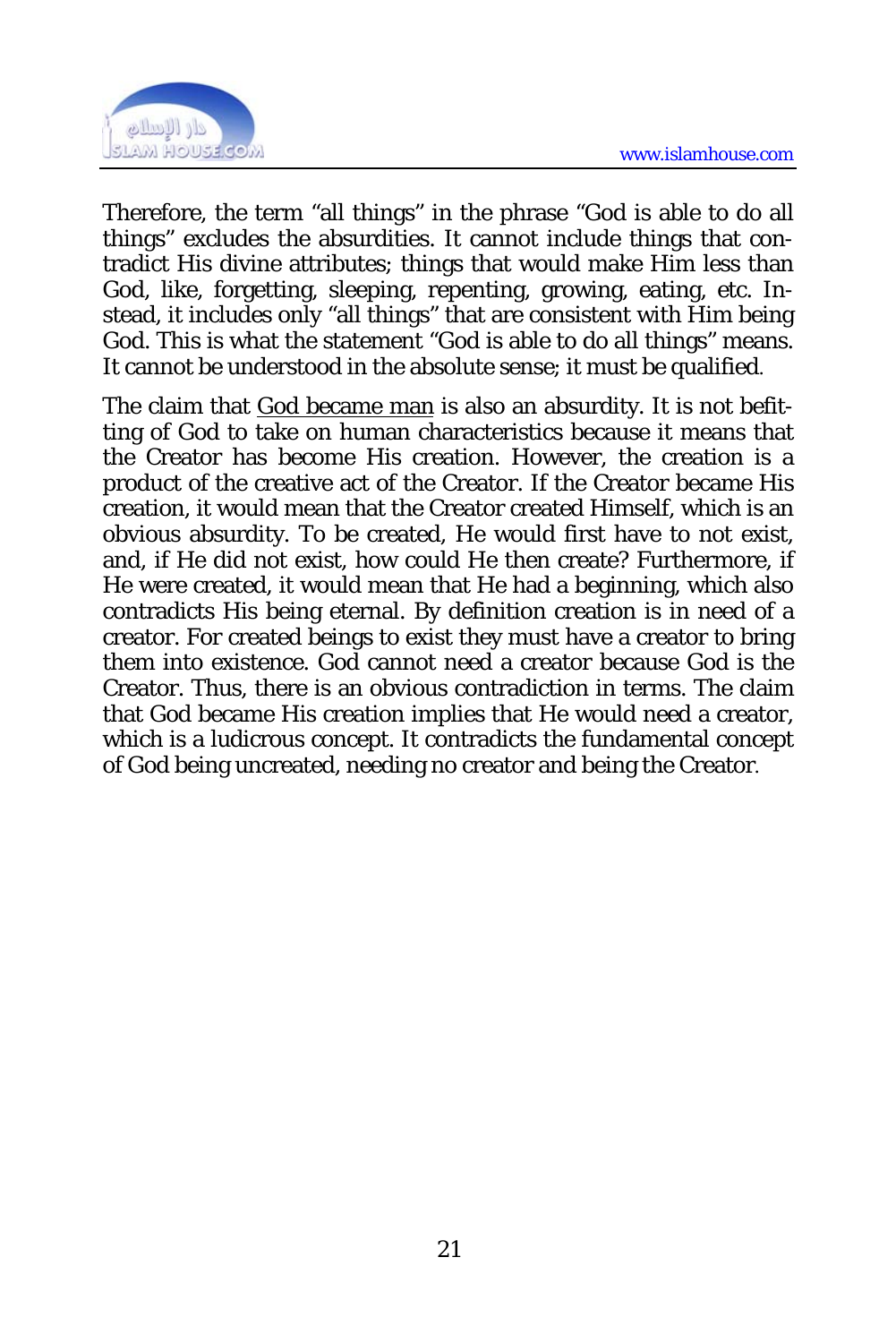

### **Can Man Become God?**

Man is a finite being (i.e., creation). Man is born, and he dies. These are characteristics which cannot be attributed to God because they equate Him with His creation. Therefore, God did not and will not ever become man. On the other hand, man also cannot become God. The created cannot become its own creator. The created at one time did not exist. It came into being by the creative act of a Creator who always existed. What is nonexistent cannot make itself exist.

As for the parallel concept that the human soul or spirit is divine, it is a way of claiming that man can become God. This philosophy forms the foundation of Greek, Christian and Muslim mysticism, as well as Hindu theology, and extends divinity to all humans and possibly all living creatures. It starts from the premise that, at some time in the history of the universe, bits and pieces of God became surrounded by material bodies and were confined to the earth. In other words, the infinite became contained in the finite. This belief attributes pure evil to God and ultimately eliminates the meaning of good and evil all together. When the human soul intends evil and does it by God's permission, such an act is purely evil and worthy of punishment. Hence, the concept of *karma* was invented. Whatever goes around comes around. *Karma* explains inexplicable suffering by claiming that it is the consequence of evil in a previous life. God ultimately punishes any evil done by the parts of Himself within man. However, if human souls have independent wills from God, they cannot be at the same time God. Thus, each human becomes himself a god.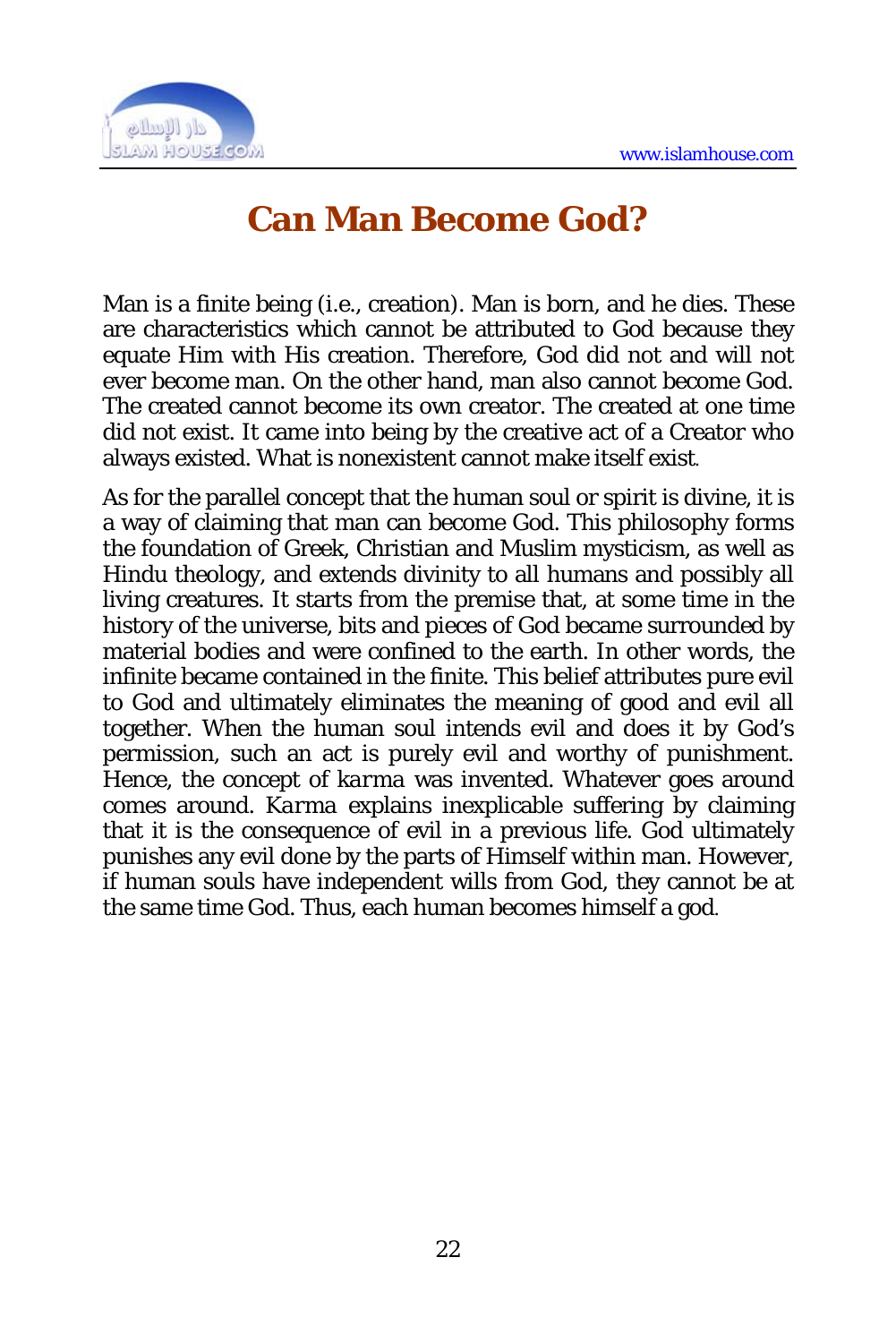

### **Did God have a Son?**

If God did not become Man, did He have a son? Since He is able to do all things, He should be able to have a son. However, this claim reduces God to the lowly status of His creation. Creatures procreate by giving birth to mini versions of themselves that later grow up and reproduce copies of themselves, and so on and so forth. Dogs have puppies, cats have kittens, cows have calves, and men have children. So, what does God have – a baby God? Gods must give birth to Gods. But, for God to have a son, there has to exist another God besides Him. It is not befitting for God to have a son as such an act equates Him with His creation.

Everything other than God comes into existence by the commandment of God, not that God becomes His creation or a part of God becomes creation. God does not become His creation nor does God give birth to creation. God is God, the Creator, and man and the contents of the universe are His creation. Although humans cannot grasp the concept of creation from nothing, that is exactly what God did and does. He alone creates from nothing, which 1s among the attributes that make Him unique and distinct from His creation. His act of creation is entirely different from that of human beings.

This was the essence of the message of all the true messengers and prophets of God sent to humanity – Abraham, Moses, Jesus and Muhammad – as well as those sent throughout the world whose names are now unknown to humanity - may God's peace and blessings be on them all. Today, this precise message can only be found in the Qur'aan; the last scripture revealed by God to humankind. The message remains loud and clear only in the Qur'aan because it has remained unchanged since the time of its revelation, one thousand four hundred years ago, until today.

God states in the Qur'aan for those who make Him like His creation or vice versa:

#### **"There is nothing similar to Him."**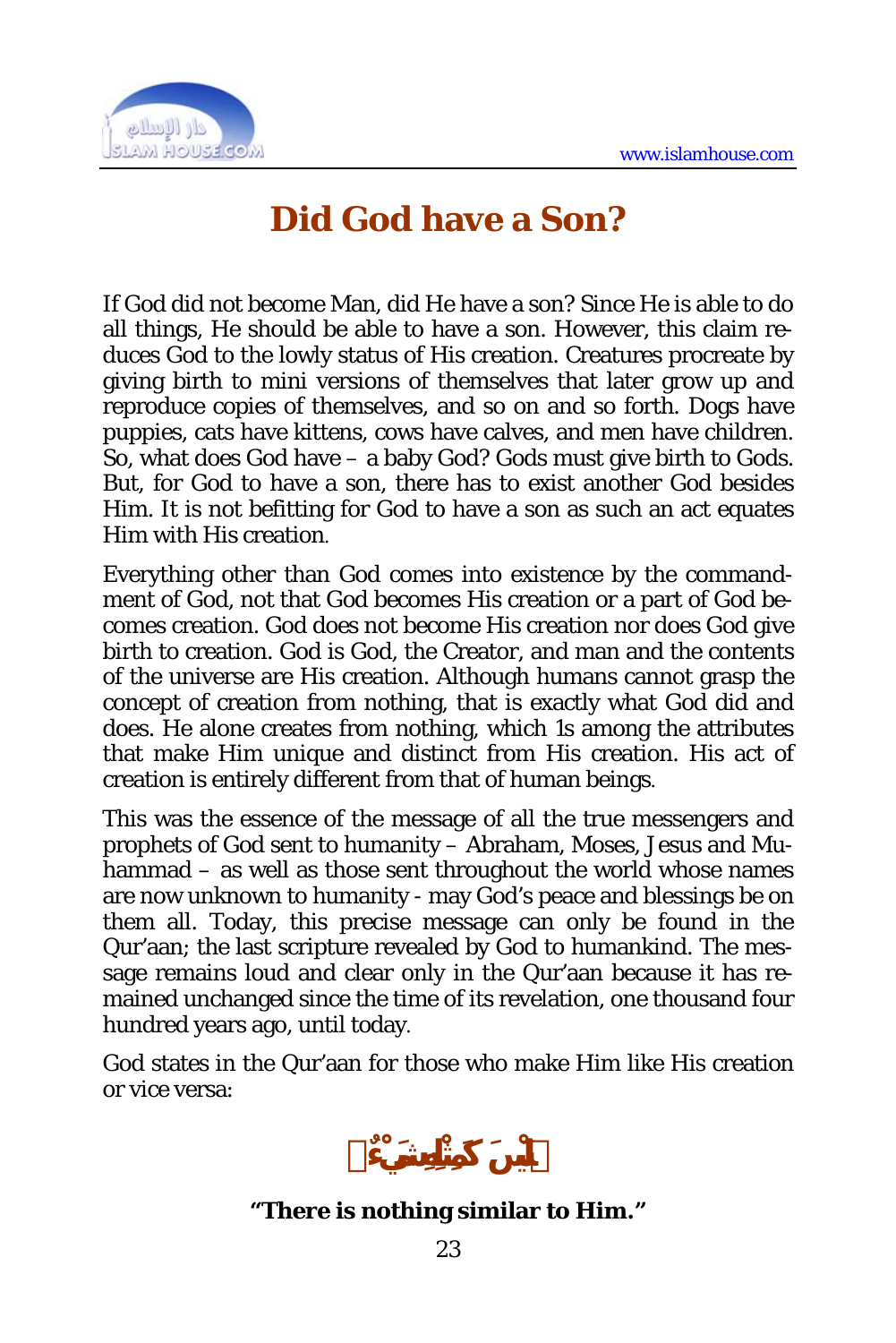

[Surah ash-Shooraa (42):11]

He also states for those who attributed to Him a son:

#### **"But it is not suitable for Ar-Rahmaan (the Most Beneficent -Allah) that He should beget a child."**

[Surah Maryam (19):92]

He further states for those who believe that He created the world from Himself:

#### **"If He wishes anything to exist, He merely commands it: 'Be', and it is."**

[Surah Yaa Seen (36):82]

For the polytheists He states:

**"There was no other god along with Him, for if there were each would have taken away what he created and tried to overcome the other."** 

[Surah al-Mu´minoon (23):91]

He asks the atheists: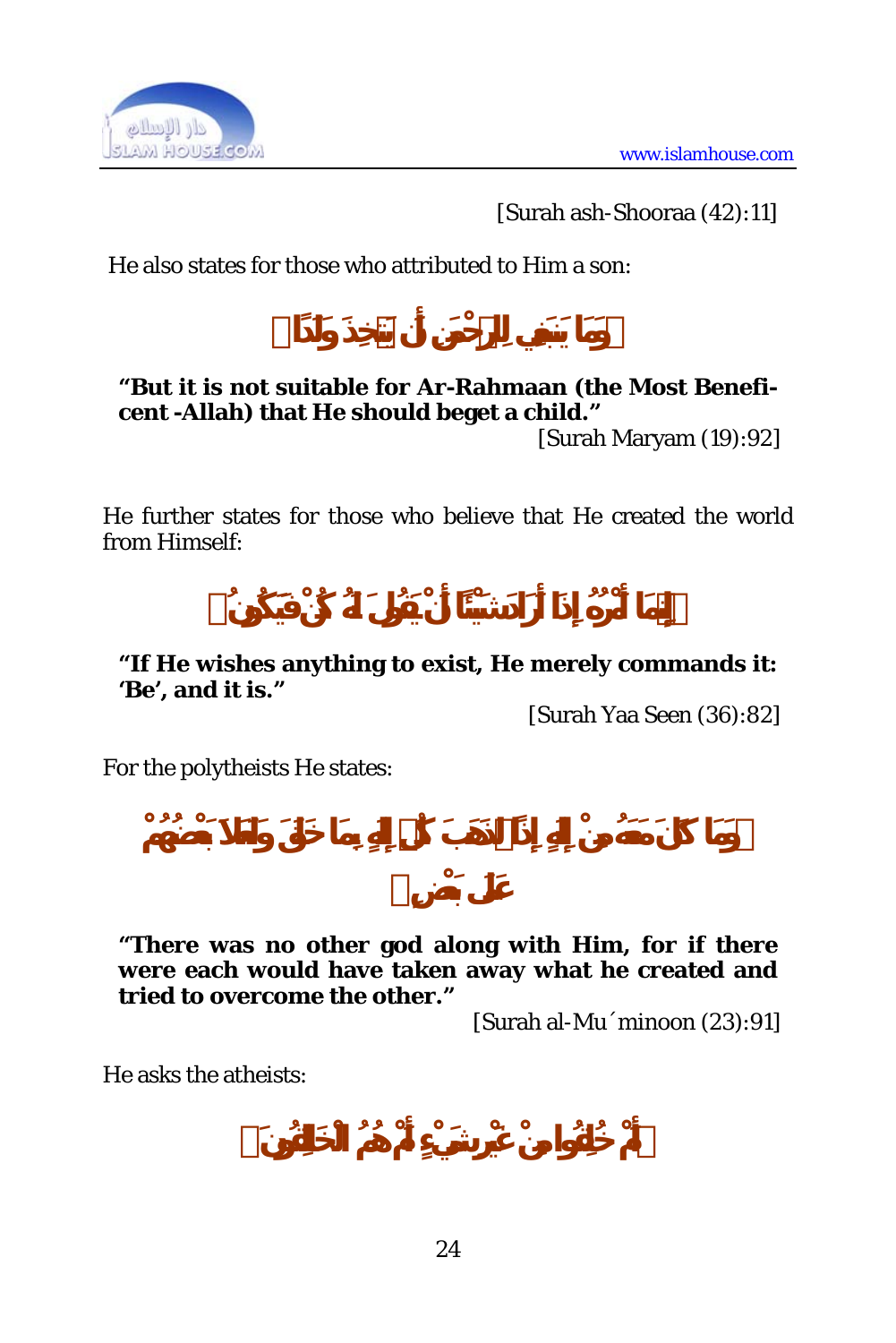

#### **"Did nothing create them or did they create themselves?"**

[Surah at-Toor (52):35]

And in reference to Jesus and his mother, Mary, He confirmed their humanity by saying simply:

#### **"They both used to eat food."**

[Surah al-Maa`idah (5):75]

The concept of God not becoming man is very important for every human being to grasp because it lies at the foundation of the difference between Islam and all other existing religions. All other religions have a distorted concept of God, to one degree or another. The most important idea which needs to be understood, is that God did not become man. God is unique; He alone deserves to be worshipped by His creation. To believe that a man is God or that a man became God and to worship that man is the greatest sin and the greatest evil that humans can do on this earth. This understanding is most important because it forms the foundation for salvation. There can be no salvation without it. However, this belief alone is not the key salvation. True, correct belief must be translated into practice, and not merely remain in the realm of knowledge, for it to become pure faith. A person has to live a righteous life based on the correct belief to attain salvation. Nevertheless, the starting point is, knowing who God is, knowing that God never became and will never become a human being.